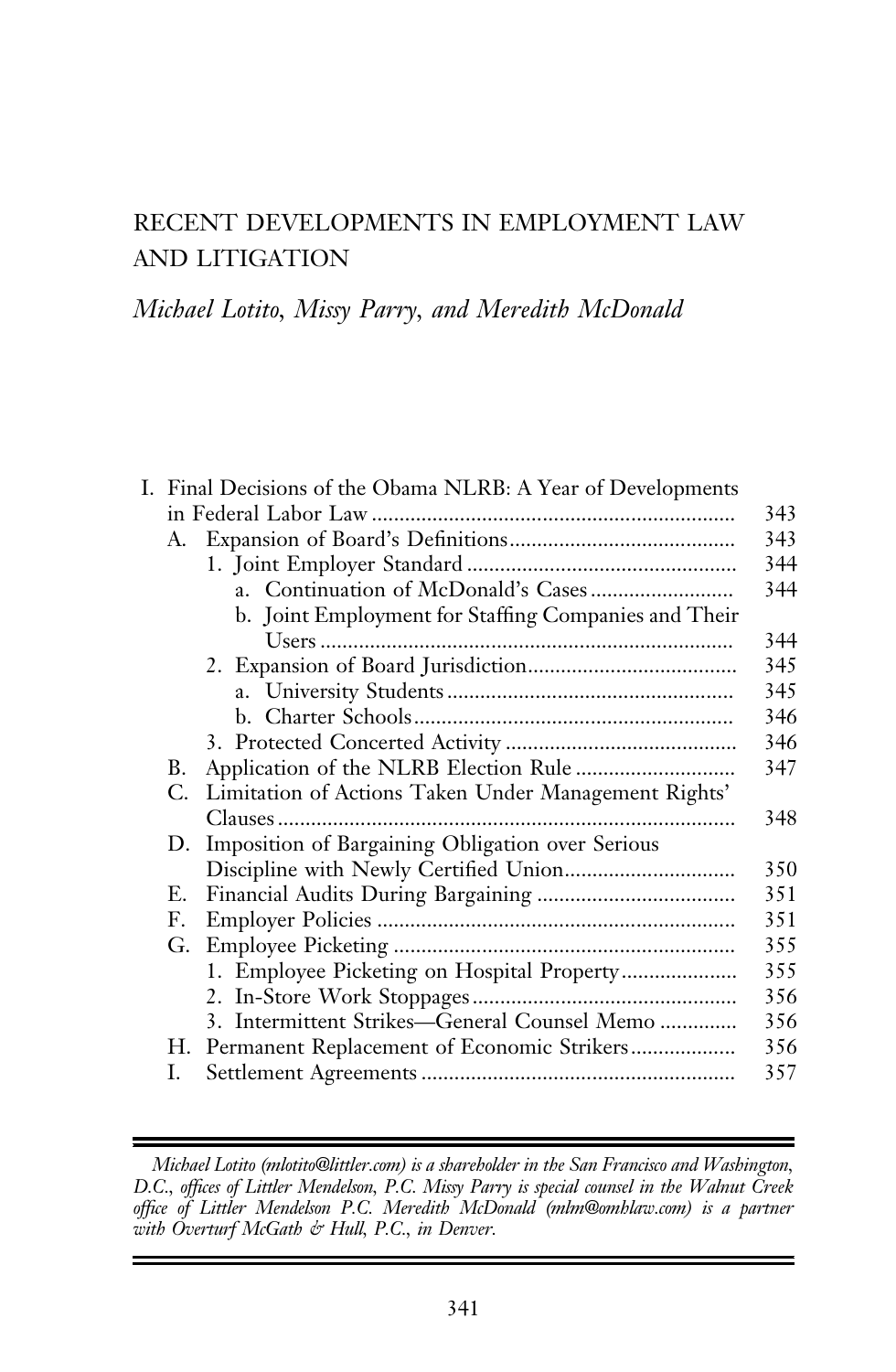|  |    | 358                                                                                                                                                                           |
|--|----|-------------------------------------------------------------------------------------------------------------------------------------------------------------------------------|
|  |    |                                                                                                                                                                               |
|  |    | 359                                                                                                                                                                           |
|  |    | 360                                                                                                                                                                           |
|  |    | 360                                                                                                                                                                           |
|  |    | 361                                                                                                                                                                           |
|  |    |                                                                                                                                                                               |
|  |    | 363                                                                                                                                                                           |
|  |    |                                                                                                                                                                               |
|  |    |                                                                                                                                                                               |
|  |    |                                                                                                                                                                               |
|  |    |                                                                                                                                                                               |
|  |    |                                                                                                                                                                               |
|  |    |                                                                                                                                                                               |
|  |    |                                                                                                                                                                               |
|  |    |                                                                                                                                                                               |
|  |    |                                                                                                                                                                               |
|  | Ι. | O. Board's Continued Invalidation of Class Action Waivers<br>II. The DOL Attempts to Change Overtime Rules for White<br>A. White Collar Overtime Exemption in Effect Prior to |

Labor and employment law has continued to change, in many ways dramatically, over the last year. The constant change in National Labor Relations Board (NLRB or Board) precedent is difficult for employers to follow and creates significant compliance hurdles. The Board's decisions over the past few years have greatly altered the landscape of labor relations, increasing exposure and risk for both union and nonunion employers and making compliance increasingly difficult. In addition, recent changes to the Department of Labor (DOL) regulations affecting overtime pay have greatly impacted many employers over the last year, dramatically changing how many of their exempt employees may be compensated. However, as employers consider what adjustments to their policies and practices may be warranted, they should also recognize that further developments and new trends may emerge as the new president appoints fresh leadership in the NLRB and the DOL. Under the new administration, we can certainly expect to see a different approach toward and potential harmony between employees' protected rights and industry needs under the National Labor Relations Act (NLRA or Act).<sup>1</sup> In addition, we will likely see additional changes in how certain employees may be compensated.

<sup>1.</sup> Jacob Gershman, Trump Poised to Reshape Labor Board, Lawyers Say, WALL ST. J., Nov. 14, 2016, http://blogs.wsj.com/law/2016/11/14/trump-poised-to-reshape-labor-board-lawyers-say/.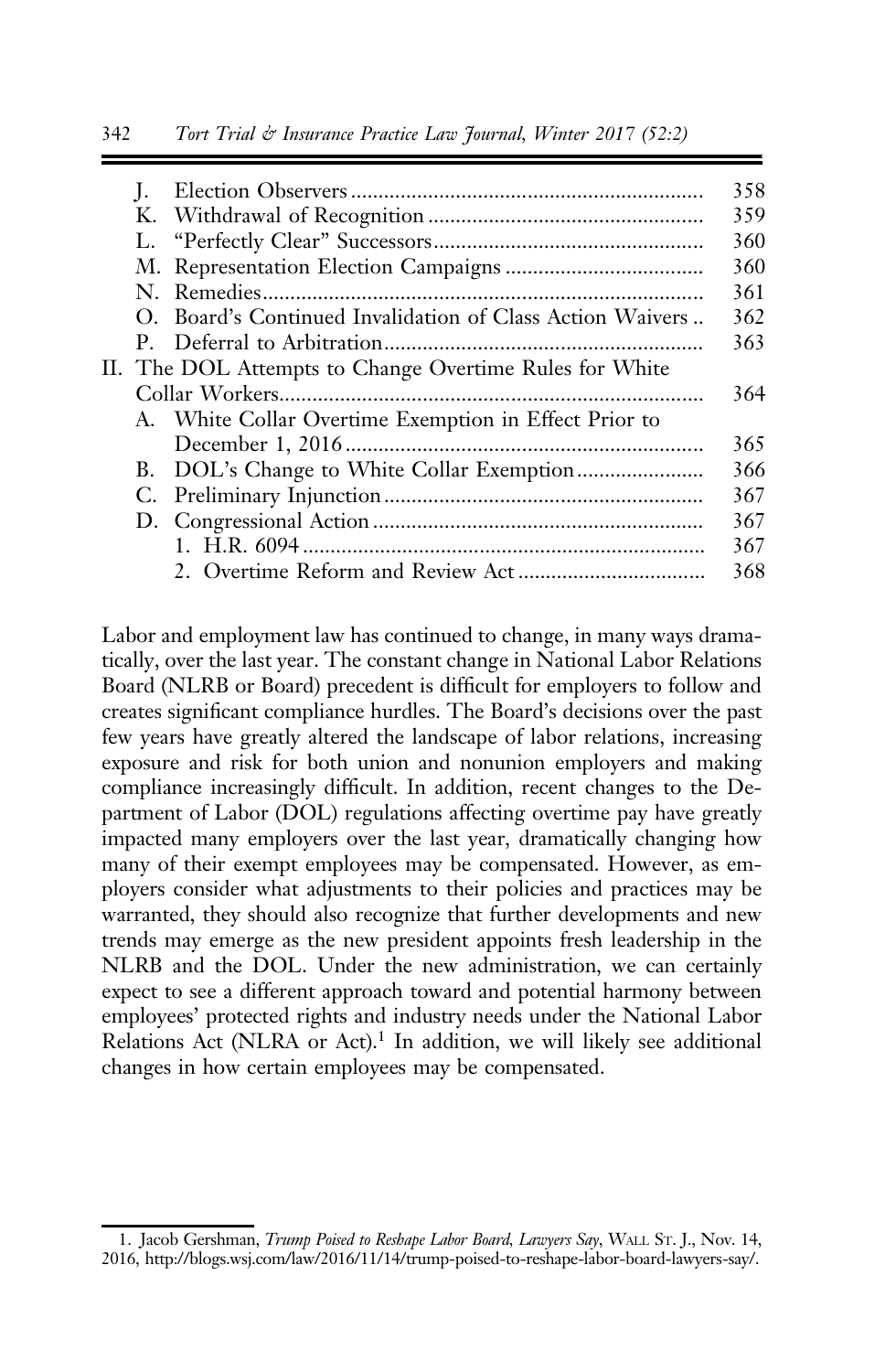## i. final decisions of the obama nlrb: a year of developments in federal labor law

In the last year of the Obama administration, the NLRB issued a flurry of significant decisions. The Board's majority is appointed by the president, and the Board's decisions and actions typically support the president's labor policies. Many of these decisions appear results-oriented and heavily favor labor organizations and the continued expansion of employees' Section 7 rights. In fact, the Obama NLRB, which is charged with enforcing the Act, remains one of the most partisan Boards since the agency's formation, overturning large numbers of decades-old bipartisan precedent.<sup>2</sup> Even given the Board's usual politicized nature, the decisions of its current majority reached new heights of rejecting established precedent. In none of the cases changing an established precedent did a Republican Board member join with the Democratic majority in overturning the decision. The constant change in NLRB precedent is difficult for employers to follow and creates significant compliance hurdles.

For now, Democrats will continue to have a two-to-one majority. However, the new administration will reconstitute the Board after the inauguration. President Trump will make two appointments to the Board early in the new term, subject to Senate confirmation, which will result in a new Board majority controlled by the president's party. In addition, Trump will be able to appoint a new NLRB General Counsel when the term of the current General Counsel expires in November 2017.

This year, the agency overturned decisions at an accelerated pace and continued its expansion of new standards. The Board has continued to expand its jurisdiction, redefine the joint-employer standard across multiple industries, limit employer actions under management rights' provisions, scrutinize employer handbooks and policies, expand employee picketing and strike rights, redefine the "perfectly clear" successor standards, and issue numerous cases seeking to enforce its view of class action waivers in arbitration agreements while declining to defer cases to arbitration.

In sum, federal labor law and policy has once again experienced a watershed year under the Obama NLRB. Some of the most significant developments are discussed below.

#### A. Expansion of Board's Definitions

In 2016, the Board continued its expansion of statutory definitions under the NLRA, including expanding the joint-employment standard, its jurisdiction, and the definition of protected concerted activity.

<sup>2.</sup> Timothy Noah & Brian Mahoney, Obama labor board flexes its muscles, POLITICO, Sept. 1, 2015, http://www.politico.com/story/2015/09/unions-barack-obama-labor-board-victories-213204.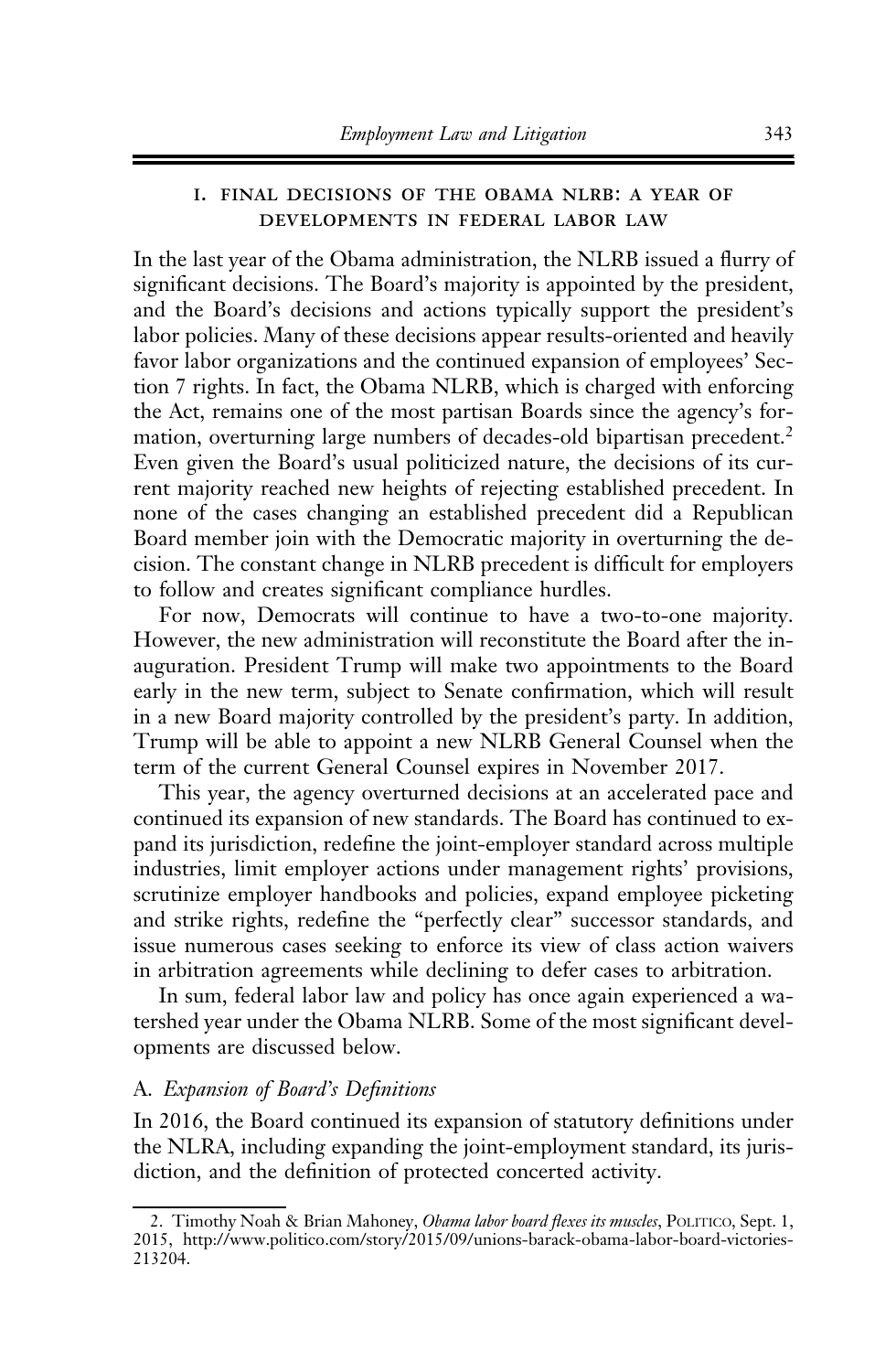#### 1. Joint Employer Standard

a. Continuation of McDonald's Cases—The NLRB's General Counsel's pursuit of the joint employer cases against McDonald's USA, LLC and its franchisees persisted into 2016. In 2014, the General Counsel filed a consolidated complaint stemming out of unfair labor practice charges against McDonald's USA, LLC, as a joint employer with numerous franchisees.<sup>3</sup> The complaint alleges that McDonald's and its franchisees were jointly liable for interfering with and discriminating against local restaurant employees who participated in nationwide fast food worker protests about their terms and conditions of employment.<sup>4</sup> After initial hearings were held, the Board enforced the administrative law judge's (ALJ) case management order requiring the General Counsel and the parties to present evidence on the joint-employment issue first before proceeding to the individual unfair labor practice cases.<sup>5</sup> Presumably, the General Counsel will present evidence attempting to establish that McDonald's USA, LLC, is a joint employer under the NLRB's new standard in Browning Ferris Industries, including whether McDonald's maintained indirect control over its franchisees' labor relations. <sup>6</sup> In a continuing dispute over the Board's discovery requests, the Board recently found that the ALJ may also determine whether McDonald's properly complied with the Board's subpoena after it was enforced in federal court. The dissent (and Mc-Donald's) contended that the authority to make that determination rested with the district court.<sup>7</sup> Given the complexity and broad scope of the complaints, these cases will linger well past 2017.

b. Joint Employment for Staffing Companies and Their Users—The Board expanded the joint-employer standard to the contingent worker industry. In Miller  $\dot{\varphi}$  Anderson, Inc., the Board majority held that employer consent is unnecessary in a bargaining unit combining jointly employed and solely employed employees of a single user-employer and that the Board will apply traditional community of factors to decide whether these units are appropriate.<sup>8</sup> The decision reversed existing precedent in Oakwood Care Center, returning to a previous precedent, M.B. Sturgis, which held that employer consent was required for bargaining in multiemployer

<sup>3.</sup> See Press Release, National Labor Relations Board, NLRB Office of the General Counsel Issues Consolidated Complaints Against McDonald's Franchisees and Their Franchisor McDonald's, USA, LLC as Joint Employers, Dec. 19, 2015, https://www.nlrb.gov/newsoutreach/news-story/nlrb-office-general-counsel-issues-consolidated-complaints-against.

<sup>4.</sup> Id.

<sup>5.</sup> McDonald's USA, LLC, 363 N.L.R.B. No. 92 (2016); see also McDonald's USA, LLC, N.L.R.B. ALJ, Case No. 02-CA-093893 (Oct. 10, 2016) (order).

<sup>6.</sup> Browning-Ferris Indus. of Calif., Newby Island Recyclery, 362 N.L.R.B. No. 186 (2015).

<sup>7.</sup> McDonald's USA, LLC, 364 N.L.R.B. No. 144 (2016).

<sup>8. 364</sup> N.L.R.B. No. 39 (2016).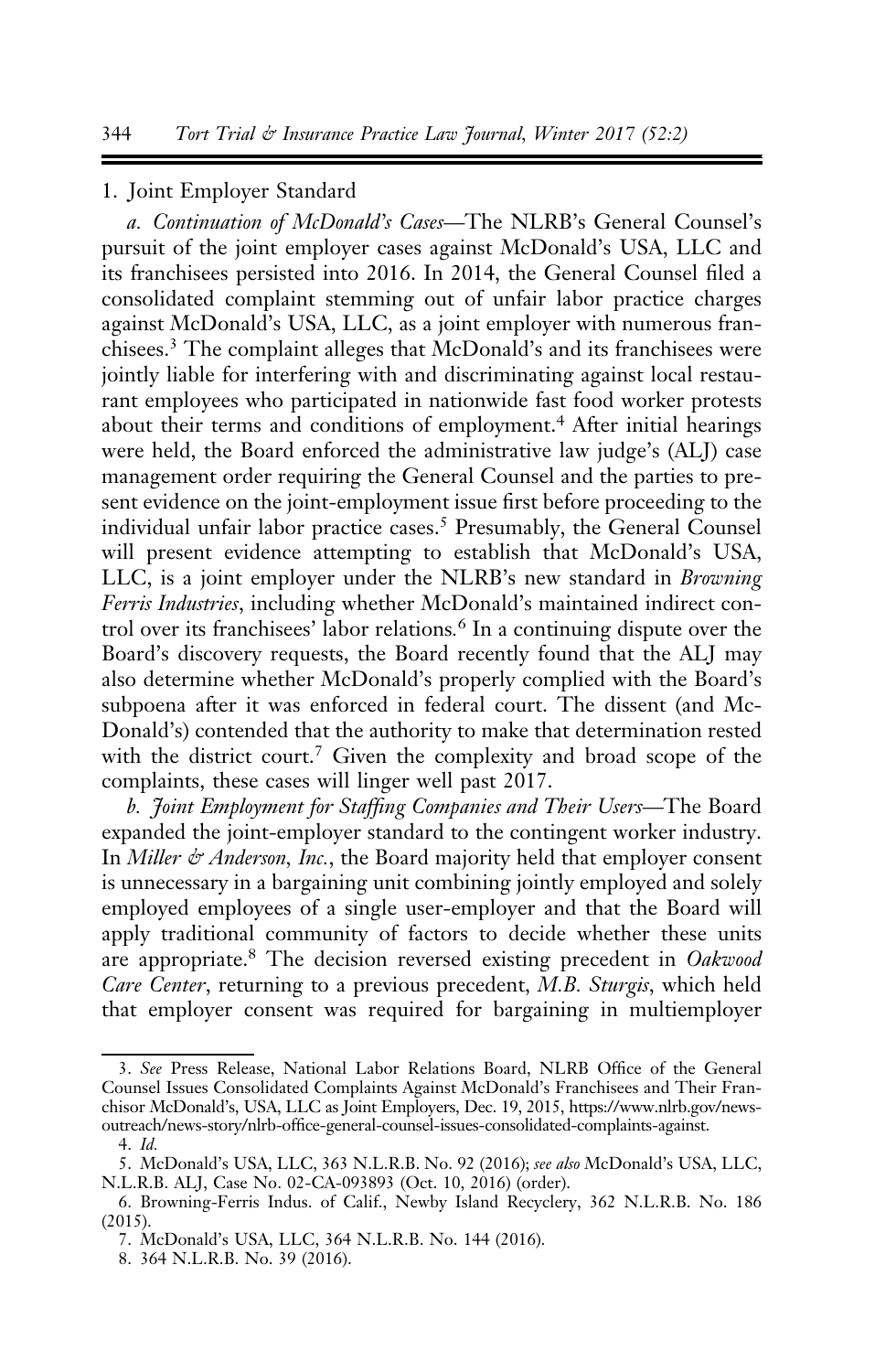units.<sup>9</sup> The majority stated that the Sturgis decision was more responsive to the Act's requirement that the Board ensure that employees receive the fullest freedom in exercising the rights guaranteed by the Act.

The Board majority applied this approach to joint employment in Retro Environmental, Inc. and Green Jobs Works, LLC.<sup>10</sup> In that decision, the majority found a construction company and a staffing agency to be joint employers of a combined unit of employees from both companies, as petitioned for by the union.11 The majority found that both companies codetermined essential terms and conditions of employment.<sup>12</sup> Each employer maintained primary areas of responsibility. The staffing company oversaw the hiring, firing, and assignment of employees to project sites. The construction company oversaw the day-to-day supervision of the job.<sup>13</sup> Each employer had some influence on the other company's decisions. The majority concluded that the two employers controlled all of the unit employees' employment terms.14 In addition, the majority found that, contrary to the regional director's determination, the employers failed to prove an imminent and definite cessation of their joint operations, even though at the time of the hearing the companies had no joint current projects or bids for future projects.<sup>15</sup>

Employers that use staffing agencies to routinely staff projects and supplement their own employees may be subject to union petitions seeking to include an agency's employees in bargaining units with the employer's own employees. These units may eventually require employers to engage in joint bargaining, even if no temporary employees are used on current projects. Along with Browning Ferris, which makes it easier for employers to be found joint employers, these cases make it more likely that employers' own employees will be placed in a bargaining unit with temporary employees unless employers keep a clear separation between the groups to ensure little similarity in supervision, work locations, working conditions, skills, and duties.

2. Expansion of Board Jurisdiction

The Board continued its expansion of who falls under its jurisdiction in 2016.

a. University Students—Although the NLRB previously rejected union organizing for college football players, in Trustees of Columbia University,

<sup>9.</sup> Oakwood Care Ctr., 343 N.L.R.B. No. 659 (2004); see also M.B. Sturgis, Inc., 331 N.L.R.B. 1298 (2000).

<sup>10. 364</sup> N.L.R.B. No. 70 (2016).

<sup>11.</sup> Id. slip op. at 1.

<sup>12.</sup> Id. at 4.

<sup>13.</sup> Id.

<sup>14.</sup> Id. 15. Id.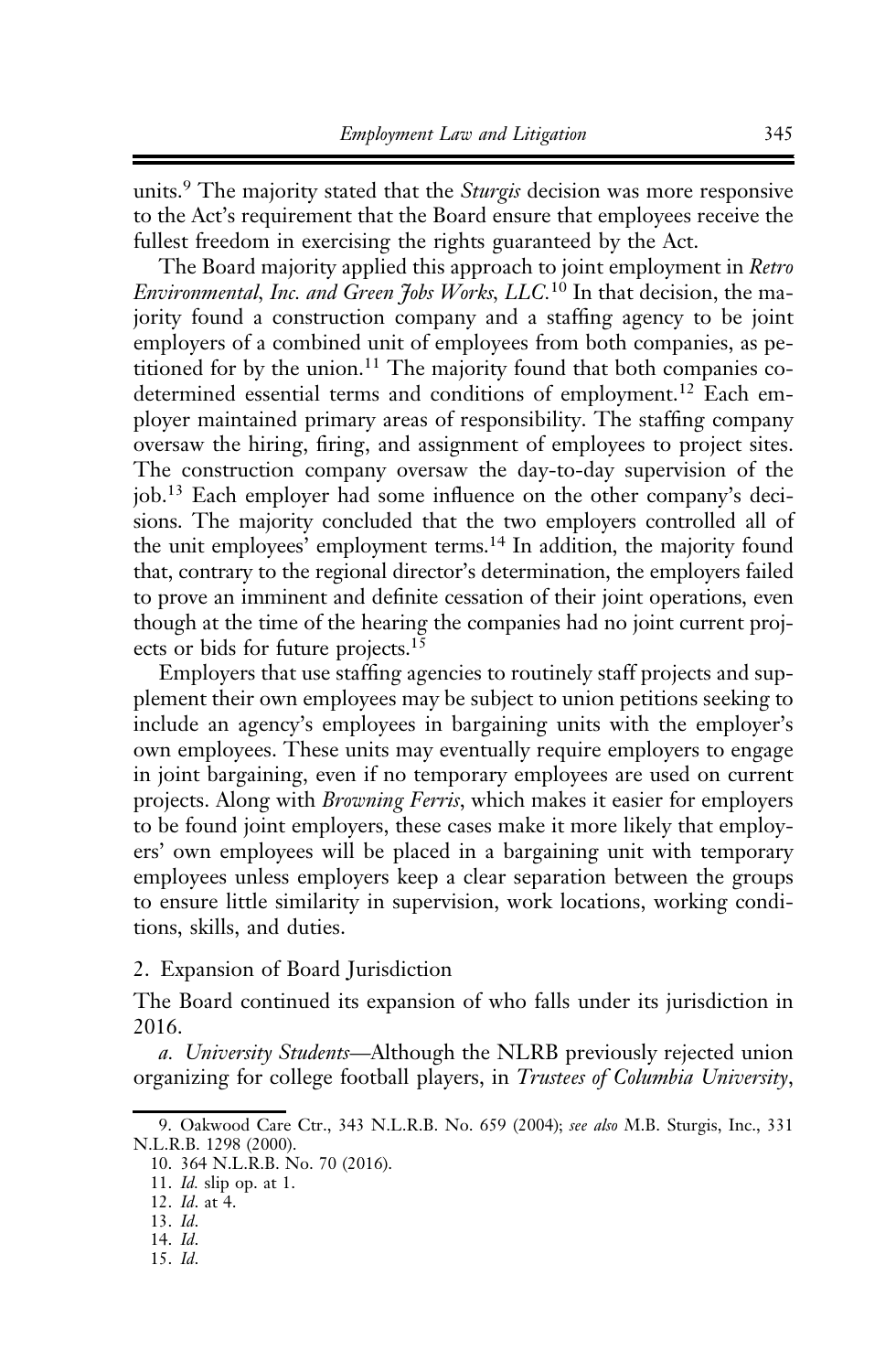the Board reversed its decision in Brown University and found that students performing services for Columbia University were statutory employees under the Act.<sup>16</sup> The majority found that the Act's definition of "employee" did not explicitly exclude students.<sup>17</sup> The majority disagreed with the Board's Brown University rationale that graduate assistants cannot be statutory employees because they share primarily an educational, not economic, relationship with their university.18 The employment relationship with the university permitted statutory coverage to the students.<sup>19</sup> The majority concluded that the policy of the Act is to encourage collective bargaining and to protect workers' freedom to designate representatives of their own choosing.<sup>20</sup> This policy, coupled with the broad statutory definitions of both "employee" and "employer," support extended coverage of the Act to students working for universities. The Board's decision significantly expands coverage of the Act and creates new ground for union organizers.

b. Charter Schools—In two cases, a Board majority expanded its jurisdiction over charter schools operated under state law in Pennsylvania and New York.<sup>21</sup> In both cases, the majority concluded that the schools were not exempt from the Board's jurisdiction as a political subdivision of the state.<sup>22</sup> The Board found that the schools were not created directly by the state, did not constitute a department or administrative arm of the government, and were not administered by individuals responsive to public officials or the general electorate.<sup>23</sup> In addition, the majority found no compelling reasons not to exercise jurisdiction.<sup>24</sup> These decisions open up another area closely related to state governments where unions may organize employees.

## 3. Protected Concerted Activity

The Board's definition of protected concerted activity expanded to encompass behavior that employers would find unprofessional in the workplace. In United States Postal Service, a Board majority found that an employer unlawfully disciplined a union steward for profane, threatening, and insubordinate conduct during a grievance hearing.<sup>25</sup> The majority

- 22. Pa. Virtual Charter Sch., slip op. at 5; Hyde Leadership Charter Sch., slip op. at 5.
- 23. Pa. Virtual Charter Sch., slip op. at 5; Hyde Leadership Charter Sch., slip op. at 5.

25. 364 N.L.R.B. No. 62 (2016).

<sup>16.</sup> Trs. of Columbia Univ., 364 N.L.R.B. No. 90 (2016); Brown Univ., 342 N.L.R.B. 483 (2004).

<sup>17.</sup> Id. slip op. at 2.

<sup>18.</sup> Id.

<sup>19.</sup> Id. at 13.

<sup>20.</sup> Id.

<sup>21.</sup> Pa. Virtual Charter Sch., 364 N.L.R.B. No. 87 (2016); Hyde Leadership Charter Sch.-Brooklyn, 364 N.L.R.B. No. 88 (2016).

<sup>24.</sup> Pa. Virtual Charter Sch., slip op. at 10; Hyde Leadership Charter Sch., slip op. at 9.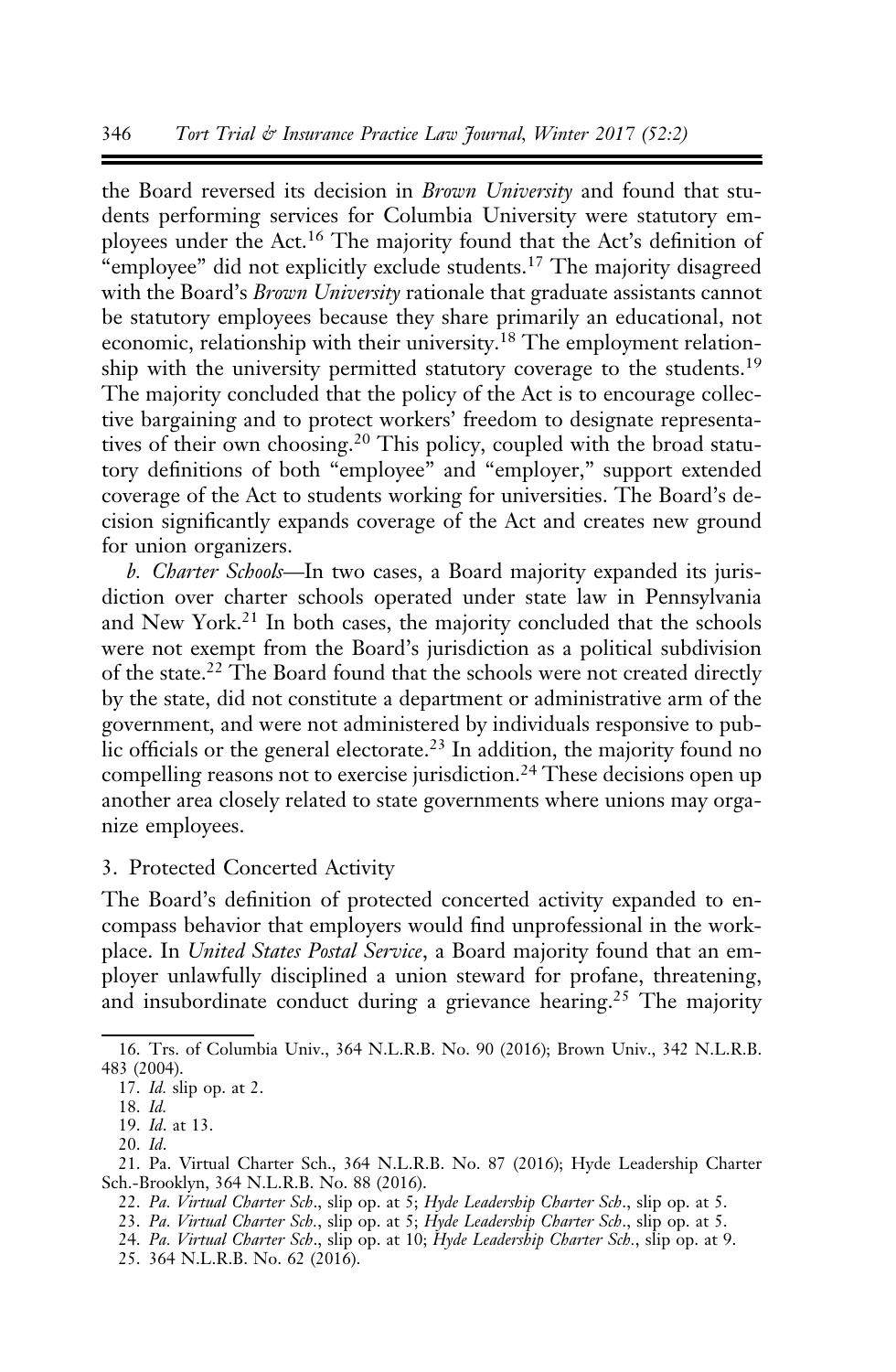stated that the steward's conduct, although "obnoxious," was not "so opprobrious that it caused her to lose the protection of the Act."<sup>26</sup>

The Board also further defined what constituted protected conduct. A Board panel found that an employer violated the Act by telling an employee not to discuss her suspension with other employees.<sup>27</sup> The employer's statement infringed on the employee's Section 7 right to discuss discipline with her fellow employees, and the employer failed to provide a business justification for the restriction.<sup>28</sup> A majority also found that an employer violated the Act by discharging an employee for seeking a fellow employee's advice regarding how to respond to discipline that she received for violating the employer's dress code.<sup>29</sup> The majority found that the employee's conduct was concerted and for the purpose of mutual aid or protection.<sup>30</sup> Employers should exercise care when considering discipline for employees for misconduct when they are also engaged in protected concerted activity.

#### B. Application of the NLRB Election Rule

On December 15, 2014, the Board adopted a final rule regarding its representation case procedures.<sup>31</sup> The rule went into effect on April 14, 2015.<sup>32</sup> The rule continues to be a controversial shift in the Board's representation case procedures. The rule makes significant changes to how election petitions are processed and to employers' obligations in responding to an election petition. Under the new rule, parties must file a statement of position, typically within seven calendar days from the date that a representation petition is filed.<sup>33</sup> The statement of position requires that the parties take specific legal positions regarding the election and the petitioned-for unit prior to any hearing with the regional director.<sup>34</sup> Additionally, if a party fails to raise legal arguments in this statement of position, the election rule requires that those defenses be waived.<sup>35</sup>

In a decision interpreting the election rule, the Board found that the rule's requirement that each party file and serve a position statement by

<sup>26.</sup> Id. slip op. at 3.

<sup>27.</sup> Aliante Casino & Hotel, 364 N.L.R.B. No. 80 (2016).

<sup>28.</sup> Id. slip op. at 2.

<sup>29.</sup> UniQue Personnel Consultants, Inc., 364 N.L.R.B. No. 112 (2016).

<sup>30.</sup> Id. slip op. at 3–4.

<sup>31.</sup> Representation Case Procedures, 79 Fed. Reg. 74307–90 (Nat'l Labor Relations Bd. Dec. 15, 2014).

<sup>32.</sup> Id. On April 6, 2015, Richard F. Griffin, the Board's General Counsel, issued a guidance memorandum outlining the new election procedures under the Rule. Office of Gen. Counsel, NLRB, Guidance Memorandum on Representation Case Procedure Changes, Memorandum GC 15-06 (Apr. 6, 2015).

<sup>33. 29</sup> C.F.R. § 102.63(b).

<sup>34. 29</sup> C.F.R. § 102.63(b).

<sup>35. 29</sup> C.F.R. § 102.63(b).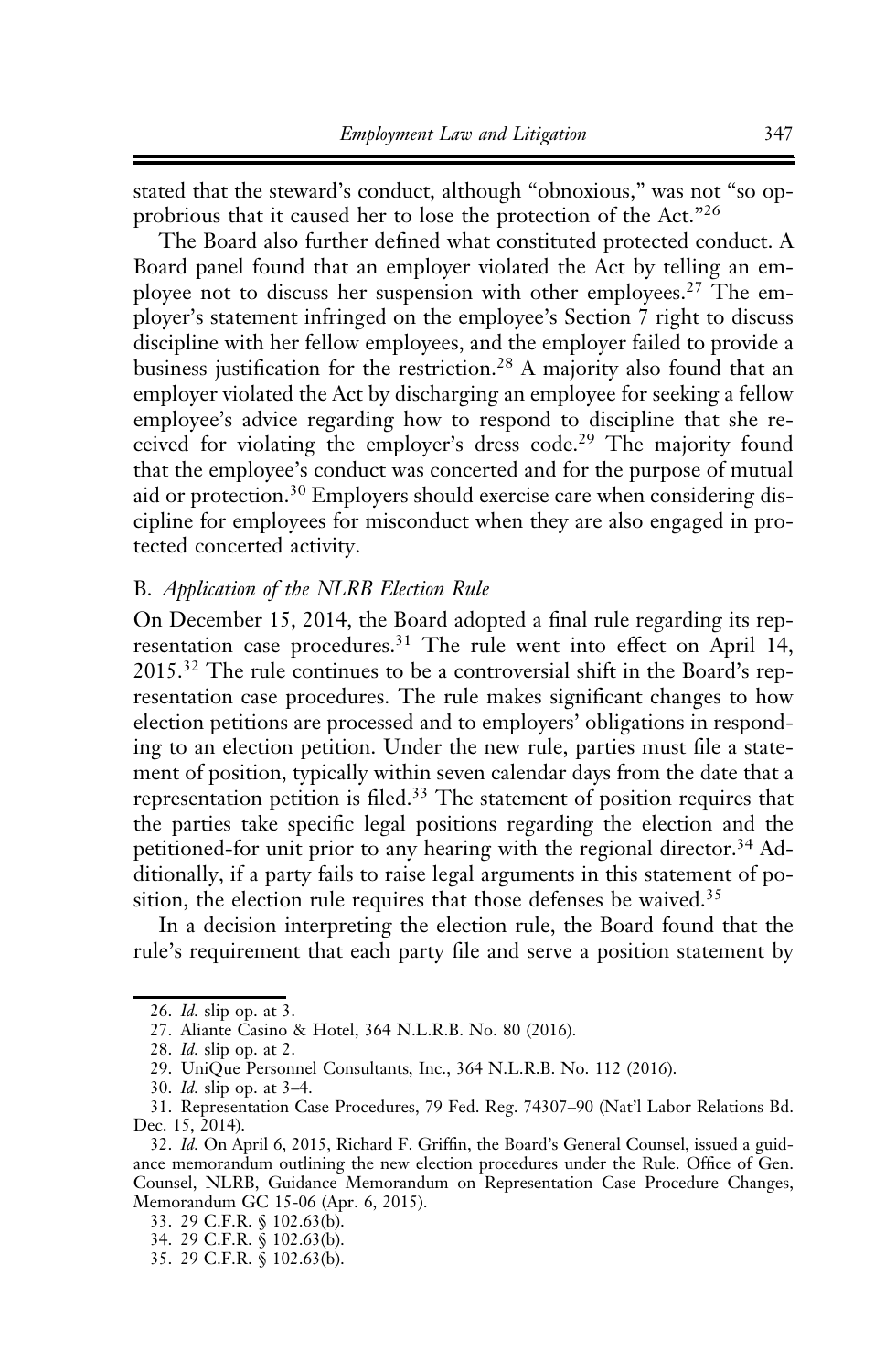noon on the business day before a representation hearing must be enforced literally.<sup>36</sup> In that case, the union served its position statement on the employer three hours late.<sup>37</sup> Accordingly, the Board should have precluded the union from introducing evidence at the hearing of defenses raised in its position statement, including that a contract bar existed to a decertification petition.<sup>38</sup> However, the Board found that the regional director would have discovered the existence of the contract and considered the evidence without the position statement.<sup>39</sup> The Board concluded that the regional director appropriately dismissed the petition under the contract bar rules.<sup>40</sup> Although the Board found a way to allow the union's evidence, its stated position in this case suggests that the practical effect of the ruling will be to read the procedural requirements of the new rules strictly.

## C. Limitation of Actions Taken Under Management Rights' Clauses

The Board majority issued several decisions undermining the enforceability of management rights' clauses. In Graymont PA, Inc., a majority found that an employer unlawfully changed its work rules, absenteeism policy, and progressive discipline schedule during the term of the parties' collective bargaining agreement.<sup>41</sup> The employer relied on a management rights clause, which gave it "sole and exclusive rights to manage, direct its employees, evaluate performance, discipline and discharge for just cause, adopt and enforce rules and regulations and policies and procedures, and set and establish employee performance standards."<sup>42</sup> The majority concluded that the management rights provision did not specifically reference work "rules, absenteeism, or progressive discipline" and no evidence was presented showing that the parties discussed these subjects during negotiations.43 Therefore, the employer failed to establish a "clear and unmistakable waiver" of the right to bargain over these changes.<sup>44</sup>

In IMI South, LLC, a majority found that an employer violated the Act by unilaterally transferring work from a unionized facility in Kentucky to a nonunion facility fifteen miles away in Indiana.<sup>45</sup> The majority concluded that the employer's practice of assigning Indiana work to the Kentucky facility became "an implied term and condition of employment and the [employer] had an obligation to give the union notice and opportunity

- 40. Id. at 3.
- 41. 364 N.L.R.B. No. 37 (2016).
- 42. Id. slip op. at 1.
- 43. Id. at 3. 44. Id.
- 45. 364 N.L.R.B. No. 97 (2016).

<sup>36.</sup> Brunswick Bowling Prods., LLC, 364 N.L.R.B. No. 96 (2016).

<sup>37.</sup> Id. slip op. at 1.

<sup>38.</sup> Id. at 2.

<sup>39.</sup> Id.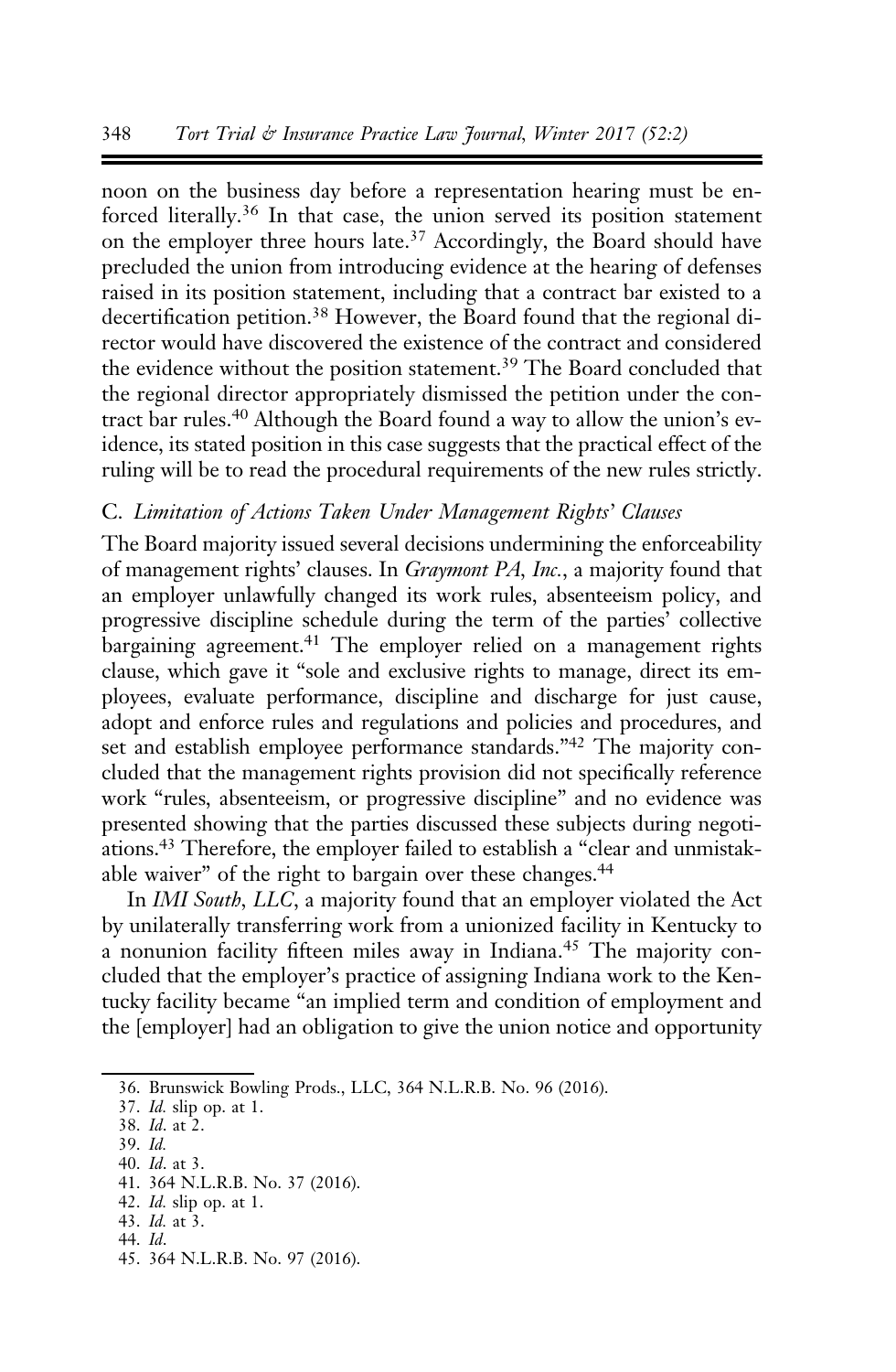to bargain over its change in that practice."<sup>46</sup> The employer relied on a detailed zipper clause stating that the agreement included all working conditions and limiting the contract geographically to Kentucky.<sup>47</sup> The majority found that the zipper clause did not establish a bargaining waiver because it did not specifically refer to transfer of unit work.<sup>48</sup> In addition, the majority stated that the employer presented the union with a fait accompli by unlawfully implementing the transfer before the union learned of it. $49$ 

In E.I. DuPont de Nemours, on remand from the D.C. Circuit, a majority found that an employer unlawfully unilaterally changed companywide benefit plans after expiration of collective bargaining agreements at two facilities.<sup>50</sup> The employer relied on plan documents reserving the company's right to change or discontinue the plans at its discretion. In addition, the employer made widespread annual changes to the plan each fall during the collective bargaining agreements.<sup>51</sup> After the agreements expired, the employer again made various changes to the plans.<sup>52</sup> The union objected and demanded bargaining.<sup>53</sup> The majority concluded that the employer's discretion to change the plan existed solely because the union agreed that it could make changes during the term of the agreement under the reservation-of-rights clause.<sup>54</sup> The majority held that discretionary unilateral changes made pursuant to a past practice developed under an expired management-rights clause are unlawful because the clause "does not extend beyond the expiration of the agreement in the absence of evidence of a contrary intention by the parties."<sup>55</sup>

The Board reached the same decision in American National Red Cross.<sup>56</sup> The Board found, contrary to the ALJ, that two local Red Cross organizations unlawfully unilaterally implemented pension and 401(k) changes announced by the National Red Cross after the expiration of their local collective bargaining agreements.<sup>57</sup> The local chapters relied on contract provisions allowing them to implement any changes made by the National Red Cross to its benefit plans.<sup>58</sup> The panel found that these clauses did not survive the expiration of local agreements because they were the

46. Id. slip op. at 2. 47. Id. at 3. 48. Id. 49. Id. at 4 n.8. 50. 364 N.L.R.B. No. 113 (2016). 51. Id. slip op. at 2. 52. Id. 53. Id. 54. Id. at 12. 55. Id. at 5. 56. 364 N.L.R.B. No. 98 (2016). 57. Id. slip op. at 2. 58. Id. at 3.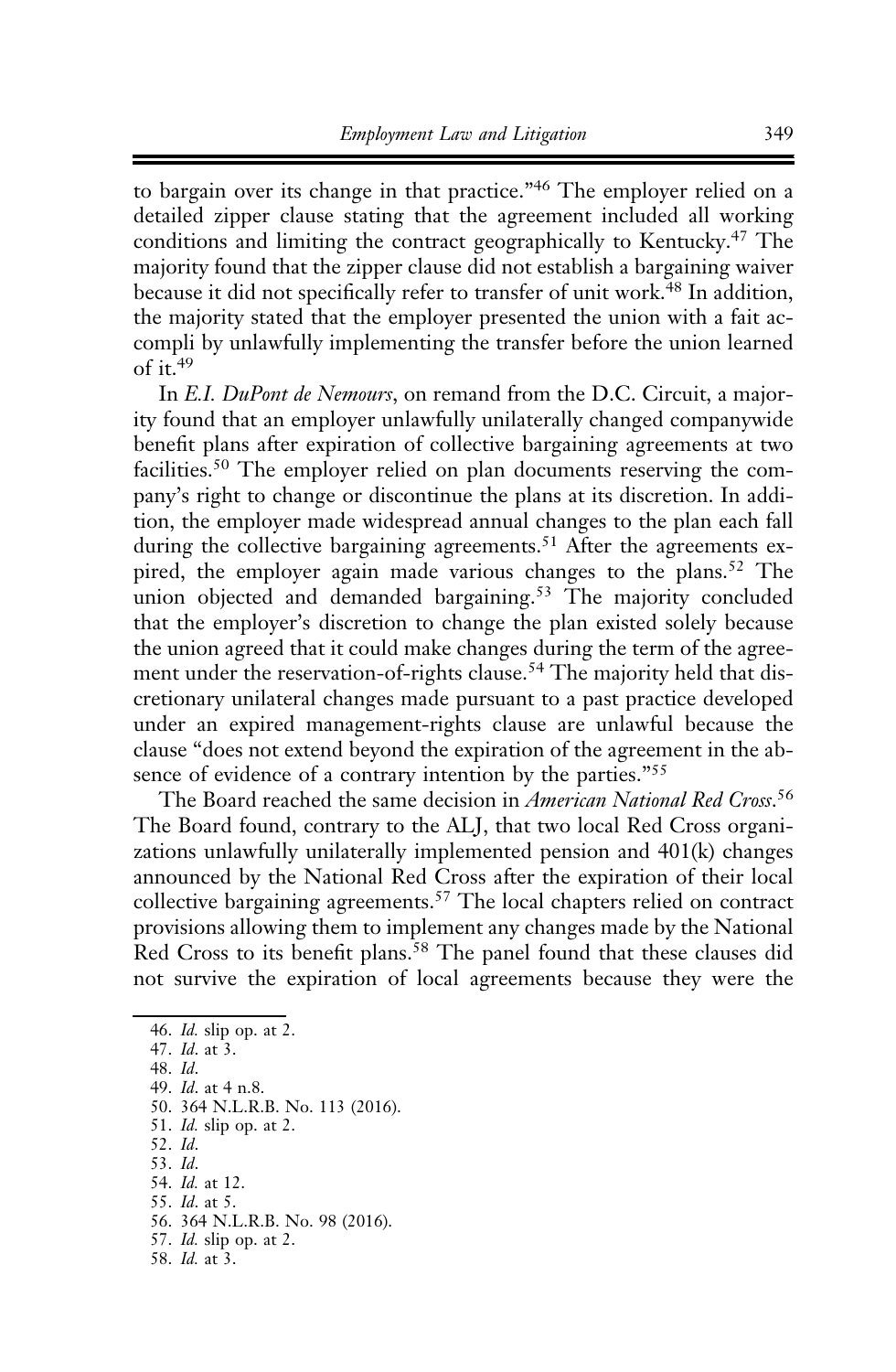equivalent of management rights' clauses.<sup>59</sup> No waiver existed because the language made no reference to continuing after expiration, and the past practice was random or intermittent and did not occur on such a regular and consistent basis to become a term and condition of employment.<sup>60</sup>

A Board majority again reached the same result in Staffco of Brooklyn, LLC.<sup>61</sup> The majority found that the employer unlawfully ceased making contributions to a pension fund upon the expiration of a collective bargaining agreement extension.<sup>62</sup> The collective bargaining agreement required the employer to sign a form binding it to the plan's agreement and declaration of trust.<sup>63</sup> The plan agreement provided that if the employer did not submit a new agreement to the plan office, "the employer's participation in and status as an Employer under the Fund shall forthwith terminate."<sup>64</sup> In that event, the policy also provided that the employees would be notified that "the employer is no longer maintaining the Plan and that the covered employment of the employees of the employer terminated on the expiration/termination date of the collective bargaining agreement.<sup>"65</sup> The majority rejected an argument that language in a pension plan agreement and declaration of trust constituted a waiver by the union of its right to bargain about the continuation of benefits following contract expiration.<sup>66</sup>

Based on the Board's focus on this issue, the Obama Board clearly intended to limit employers' rights under the management rights' provision to make changes to terms and conditions of employment for represented employees. Accordingly, under current Board precedent, employers should proceed with caution when relying on these provisions for unilateral actions.

## D. Imposition of Bargaining Obligation over Serious Discipline with Newly Certified Union

In Total Security Management Illinois 1, LLC, a Board majority found that discretionary discipline is a mandatory subject of bargaining and employers may not unilaterally impose serious discipline, including suspension, demotion, and discharge, before the employer enters into an agreement concerning discipline with a newly certified union.<sup>67</sup> Recognizing the unique nature of discipline, the majority found that the employer need not

62. Id. slip op. at 1.

- 64. Id. 65. Id.
- 66. Id.
- 67. 364 N.L.R.B. No. 106 (2016).

<sup>59.</sup> Id.

<sup>60.</sup> Id. at 4.

<sup>61. 364</sup> N.L.R.B. No. 102 (2016).

<sup>63.</sup> Id.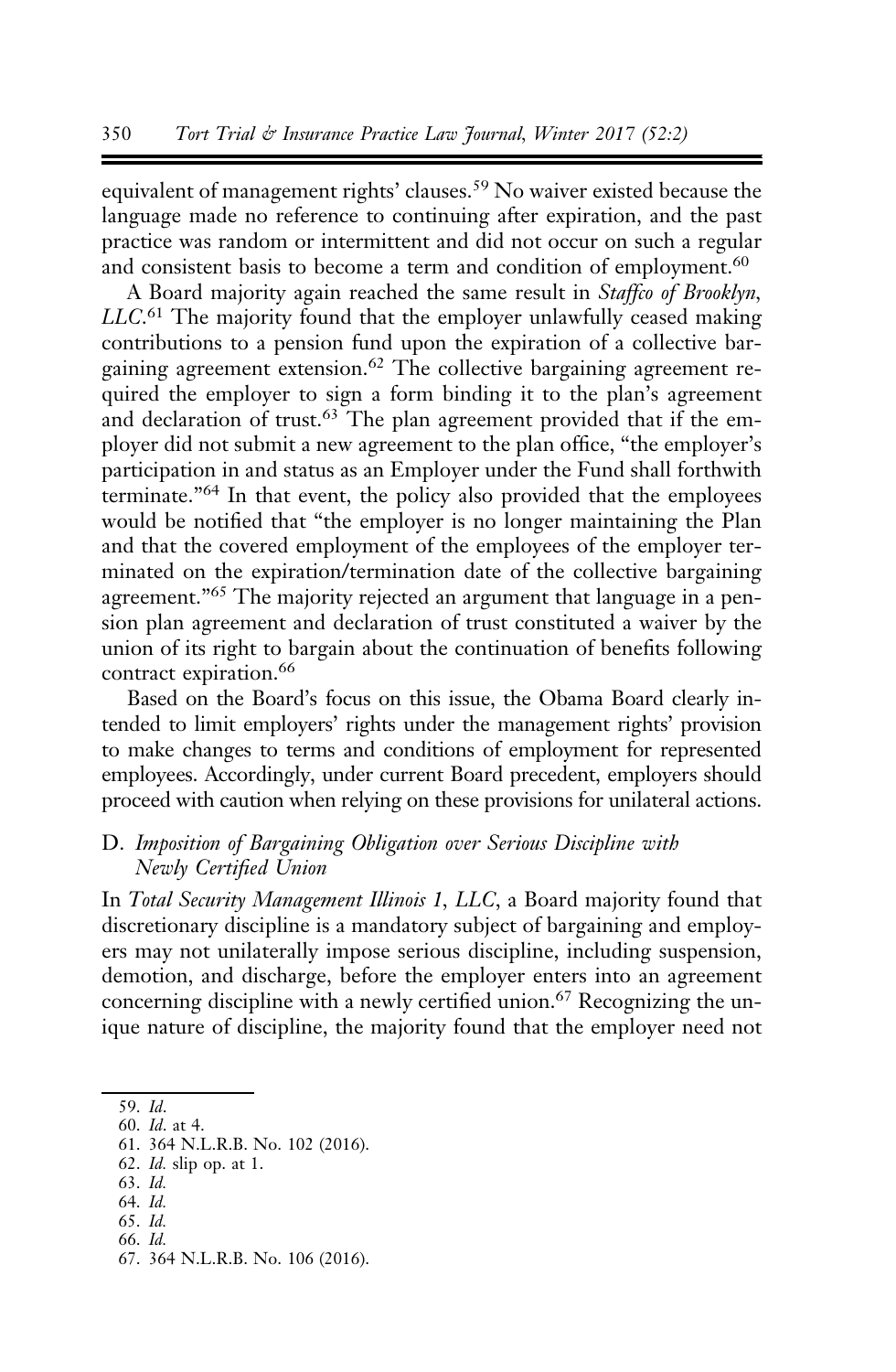bargain to agreement or impasse before implementing discipline.<sup>68</sup> However, bargaining must occur before the discipline is imposed.<sup>69</sup> If pressing circumstances exist, the employer may act prior to bargaining if it immediately provides the union with notice and an opportunity to bargain about the disciplinary decision and its effects.<sup>70</sup> Finally, if the employer has properly implemented its disciplinary decision without first reaching agreement or impasse, the employer must bargain with the union to agreement or impasse after imposing discipline.<sup>71</sup> For less serious discipline, such as oral or written warnings, the employer may wait to bargain until after action is taken.<sup>72</sup> This decision imposes additional requirements on employers with newly certified unions before they impose serious employee discipline.

## E. Financial Audits During Bargaining

In Wayron, LLC, a Board majority found that the employer violated the Act by refusing to submit to a financial audit during negotiations for a collective bargaining agreement.<sup>73</sup> Board precedent requires employers to submit to a union financial audit during negotiations when the employer claims an "inability to pay."<sup>74</sup> Although the employer never took the position that it had an inability to pay, the majority found no need for the employer to recite any "magic words."<sup>75</sup> Instead, the majority looked at the employer's statements during negotiations to determine that its financial circumstances conveyed an inability, rather than unwillingness, to pay. In negotiations, the employer stated that it had suffered losses for several years, needed cost reductions to secure a new line of credit, and was out of reserves and in debt.<sup>76</sup> The employer also met with employees to explain that significant wage and benefit reductions were critical to remain competitive.<sup>77</sup> Employers should carefully consider their responses on economic proposals during negotiations to protect financial information and avoid the imposition of external audits.

## F. Employer Policies

The Board majority continued to scrutinize employer's employee handbooks and personnel policies to construe otherwise neutral language as

68. Id. slip op. at 10.

69. Id. at 8.

70. Id.

- 71. Id.
- 72. Id.
- 73. 364 N.L.R.B. No. 60 (2016).
- 74. Id. slip op. at 4.
- 75. Id.
- 76. Id. 77. Id. at 5.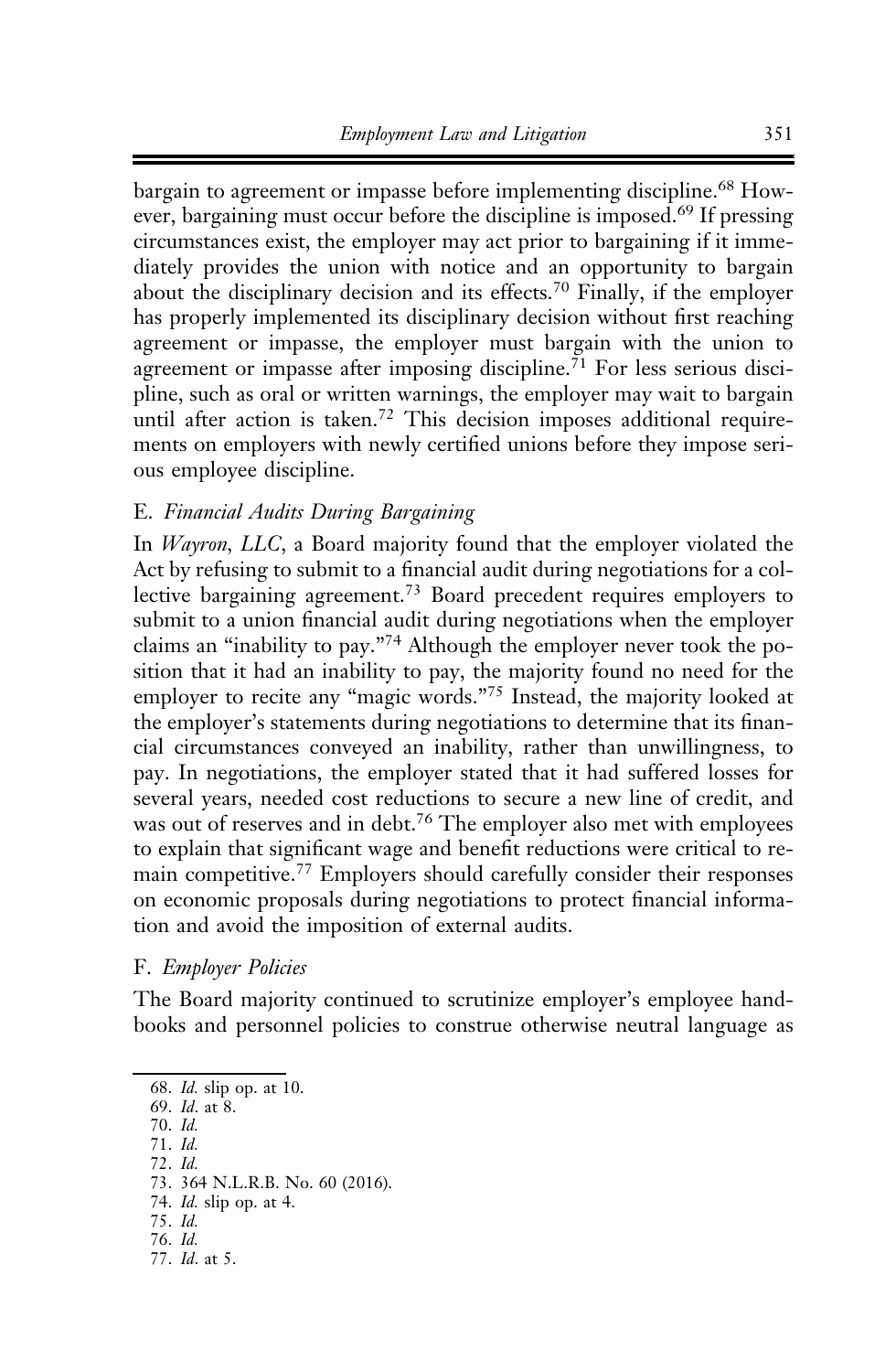a restriction on employees' potential rights to engage in protected concerted activity. However, in three surprising decisions, the Board approved of substantive language in confidentiality policies.

In Minteq International, Inc., the Board found that a unionized employer's confidentiality agreement did not violate the Act.<sup>78</sup> The agreement defined confidentiality as

any information not generally known in the relevant trade or industry which was obtained from the Company, or which was learned, discovered, developed, conceived, originated, or prepared by me in the scope of my employment. Such Confidential Information includes, but is not limited to, software, technical, and business information relating to the Company inventions or products, research and development, production processes, manufacturing and engineering processes, machines and equipment, finances, customers, marketing, and production and future business plans and any other information which is identified as confidential by the Company.79

The panel stated that a rule against disclosing any information that is "identified as confidential by the Company" would be unlawful if viewed in isolation.<sup>80</sup> However, the panel concluded that when read in context, employees would understand that it referred to the preceding examples of proprietary information and trade secrets, not information related to wages or working conditions.<sup>81</sup>

Despite this finding, the Board scrutinized the remaining provisions of the agreement. The panel found a non-compete provision in the agreement unlawful. That provision prohibited an employee from soliciting or encouraging "any present or future customer or supplier of the Company to terminate or otherwise alter his, her, or its relationship with the Company in an adverse manner" during employment and for eighteen months after termination.<sup>82</sup> The panel found that employees would reasonably read this section to prohibit lawful Section 7 conduct, such as asking customers to boycott the employer's products in support of a labor dispute.<sup>83</sup> The panel also found an "at-will" acknowledgment in the agreement unlawful.<sup>84</sup> The panel found that this provision conflicted with the "just cause" requirement of the collective bargaining agreement and would discourage employees from engaging in conduct protected by that agreement.<sup>85</sup>

- 80. Id.
- 81. Id.
- 82. Id. at 6–7. 83. Id. at 7.
- 84. Id.
- 85. Id.

<sup>78. 364</sup> N.L.R.B. No. 63 (2016).

<sup>79.</sup> Id. slip op. at 6.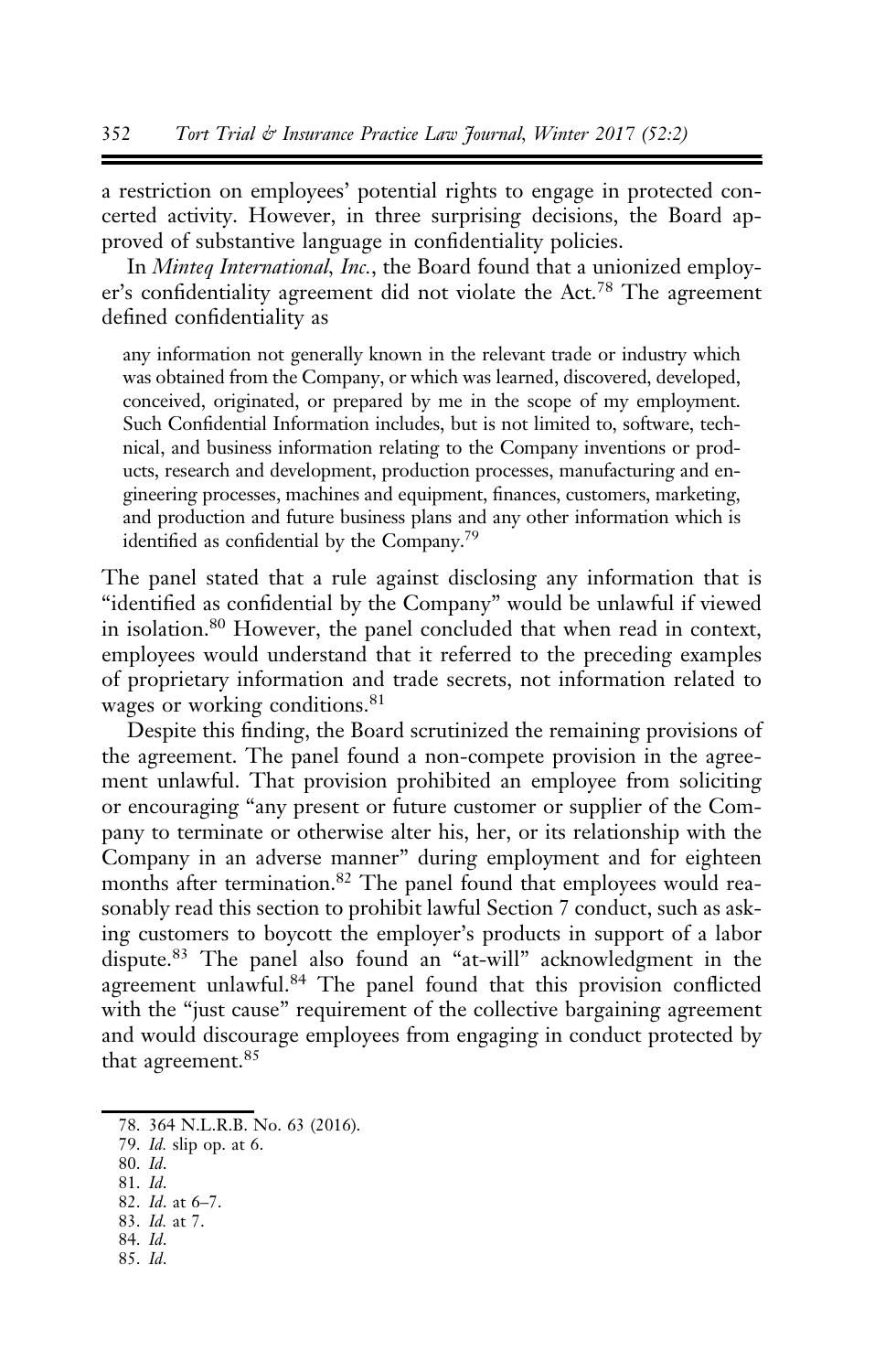In a case concerning employer handbook policies, G4S Secure Solutions (USA) Inc., a Board panel found that a portion of a security company's confidentiality policy did not violate the Act by including language that restricted the use or disclosure of company or client information.<sup>86</sup> The rule stated,

Employees who improperly use, reveal, copy, disclose or destroy G4S or client information will be subject to disciplinary action, up to and including termination of employment. They may also be subject to legal action even if they do not actually benefit from the disclosure. Such information includes any information considered proprietary by G4S or the client organization.<sup>87</sup>

The Board found this language did not restrict disclosure of employee information and was limited to employer and client proprietary information.88

However, a majority of the panel found another part of the confidentiality policy unlawful because it prohibited interviews or public statements "about the activities or policies of the company or our client without written permission."<sup>89</sup> The majority stated that employees would understand this portion of the rule to prohibit public statements by employees concerning protected conduct.<sup>90</sup>

The same majority found the employer's social networking policy unlawful. That policy included a disclaimer stating, "this policy will not be construed or applied in a manner that interferes with employees' rights under federal law."<sup>91</sup> The employer asserted that employees would reasonably understand that "rights under federal law" included Section 7 protections because the Department of Labor required it to post a notice informing employees of their rights under the Act as a federal contractor.<sup>92</sup> The majority concluded "the policy's vague reference to 'rights under federal law' was not sufficient to inform employees that the policy did not prohibit conduct protected by Section 7." As this case shows, the Board continues to reject handbook disclaimers as a method for clarifying that employer's policies are not intended to impinge Section 7 protected rights.<sup>93</sup>

<sup>86. 364</sup> N.L.R.B. No. 92 (2016).

<sup>87.</sup> Id. slip op. at 4.

<sup>88.</sup> Id.

<sup>89.</sup> Id. at 4–5.

<sup>90.</sup> Id.

<sup>91.</sup> Id. at 34. 92. Id. at 6.

<sup>93.</sup> In another case, the majority affirmed the ALJ's decision finding that the employer's disclaimer ("[t]his code does not restrict any activity that is protected or restricted by the National Labor Relations Act, whistleblower laws, or any other privacy rights") did not save its policies, even though it specifically mentioned the National Labor Relations Act. Chipotle Mexican Grill, 364 N.L.R.B. No. 72 (2016).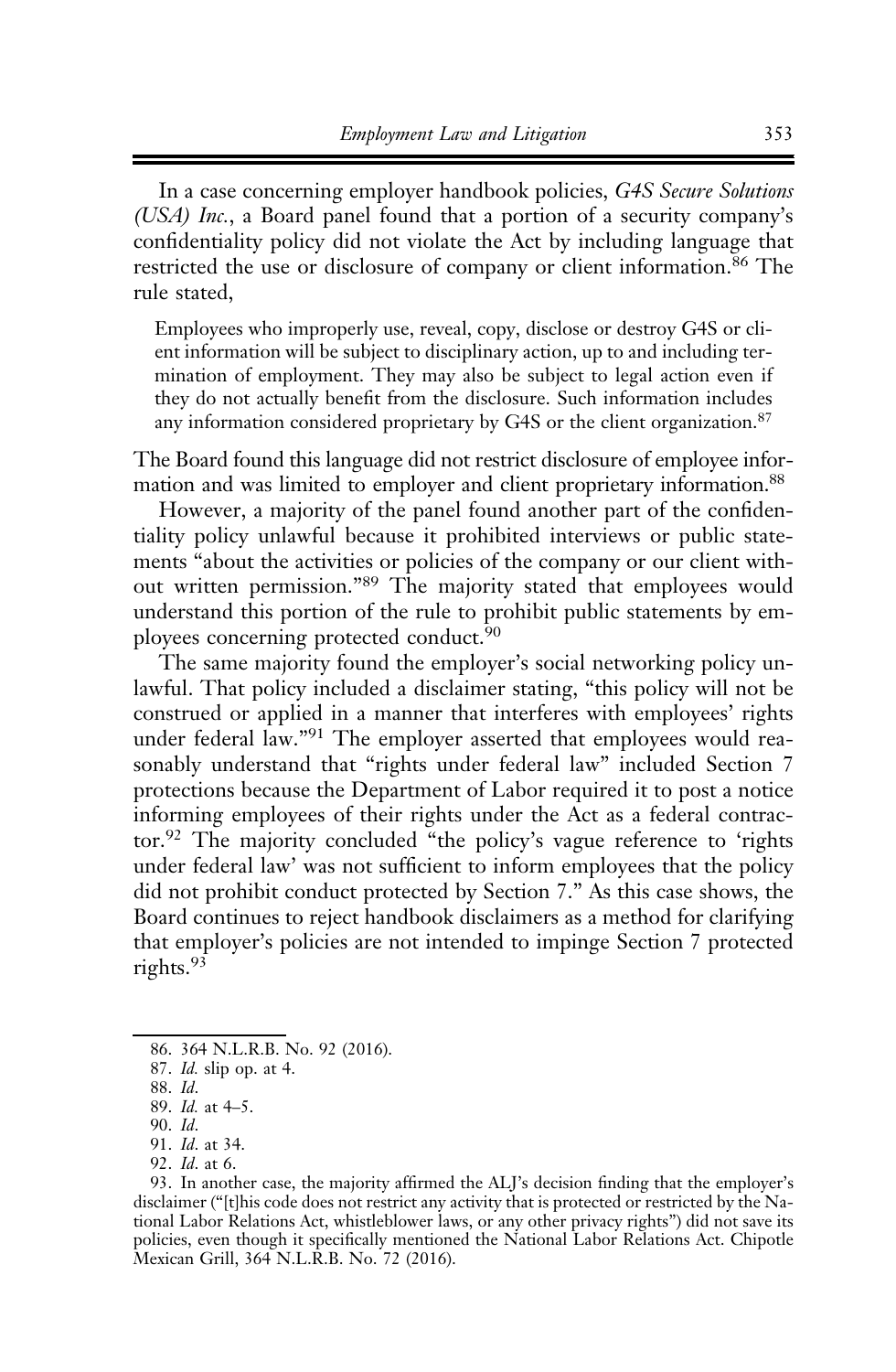#### 354 Tort Trial & Insurance Practice Law Journal, Winter 2017 (52:2)

In Schwan's Home Service, Inc., the Board approved language in an employee handbook stating that employees were "not permitted to reveal information in company records to unauthorized persons or to deliver or transmit company records to unauthorized persons."<sup>94</sup> A majority of the panel then went on to find portions of this section, and several other handbook provisions, unlawful. The majority concluded that the portion of the policy restricting disclosure of "information concerning customers, vendors or employees" was unlawful because employees would reasonably believe this rule prohibited sharing employee information with each other or third parties, including union representatives.<sup>95</sup> That same majority found the handbook statement that "Schwan's business shall not be discussed with anyone who does not work for Schwan or with anyone who does not have a direct association with the transaction" unlawful because "Schwan's business" could encompass terms and conditions of employment.<sup>96</sup> Employees possess the Section 7 protected right to share employment-related information with third parties, such as the Board, the media, or union representatives.97 The use of the word "transaction" reinforced the coerciveness of the rule because sales transactions were important to the sales employees, and the details of transactions with customers affected their terms and conditions of employment, including commissions and hours of work.<sup>98</sup>

In addition, the majority found a rule requiring employees to obtain approval of "articles, speeches, records of operation, pictures or other material for publication, in which the company name is mentioned or indicated" unlawful because employees have a right to publicize labor disputes.<sup>99</sup> Any rule requiring employees to seek permission before engaging in protected activity is unlawful.<sup>100</sup> The majority rejected the employer's argument that the rule merely prohibited employees from speaking on the employer's behalf.<sup>101</sup> The majority also struck down a rule prohibiting "conduct on or off duty which is detrimental to the best interests of the company or its employees" because it contained no examples of prohibited conduct.<sup>102</sup> The majority believed that since the rule left it up to the employer's discretion to determine what conduct was unacceptable, employees would assume the employer would not consider labor protests or public criticism of its policies to be in its best

- 96. Id. at 3.
- 97. Id. at 3–4.
- 98. Id. 99. Id. at 4.
- 100. Id.
- 101. Id.
- 102. Id. at 5.

<sup>94. 364</sup> N.L.R.B. No. 20, slip op. at 2 (2016).

<sup>95.</sup> Id. slip op. at 2–3.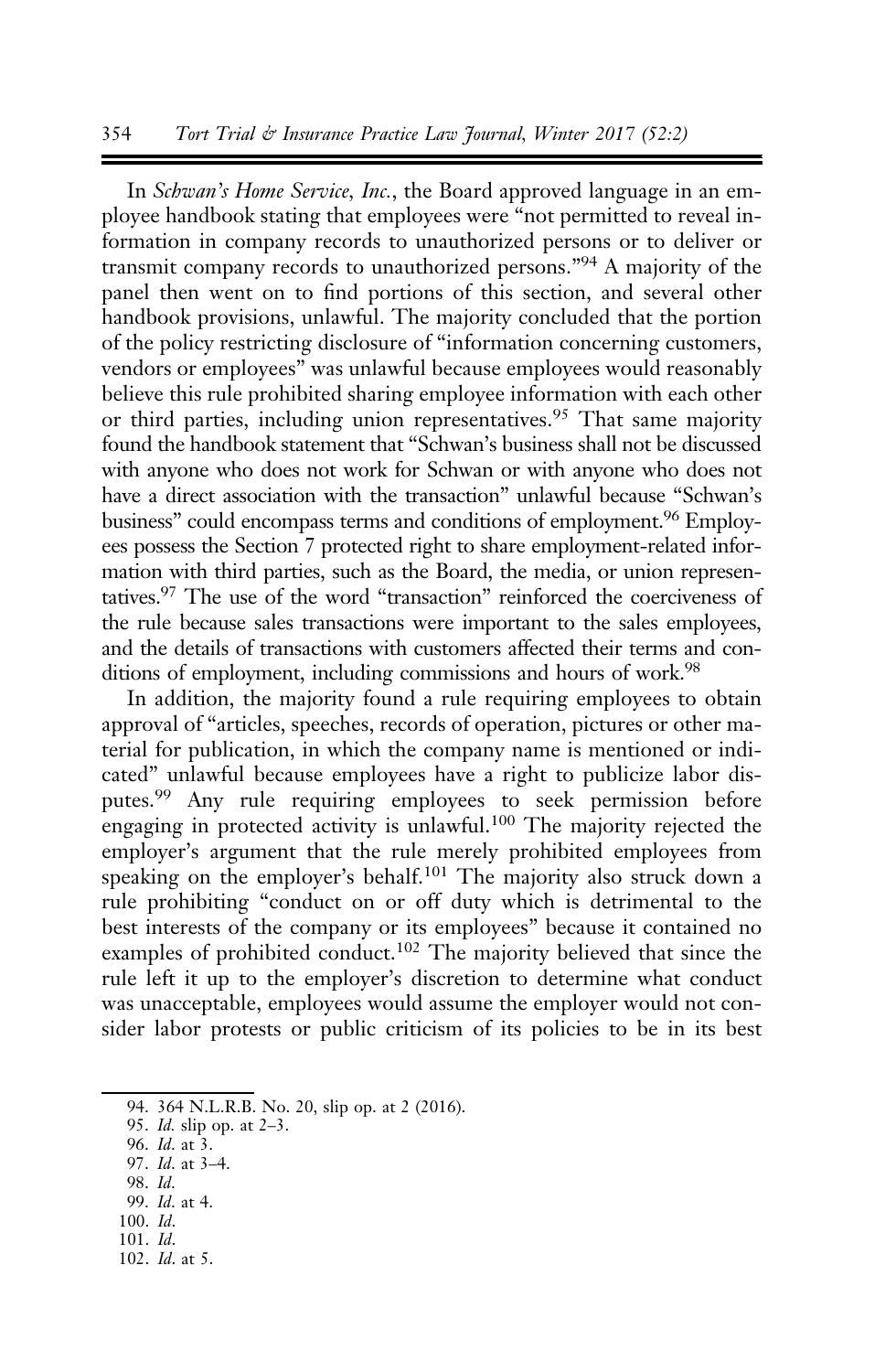interests and might refrain from engaging in such activity.<sup>103</sup> Finally, the majority found a rule prohibiting disclosure of information about "wages, commissions, performance, or identity of employees" to any person not employed by the employer unlawful because the rule prohibited providing the information to third parties, such as union representatives, which is protected by Section 7.<sup>104</sup>

In Whole Foods Market, Inc., a majority distinguished existing precedent and found that the employer violated Section  $8(a)(1)$  by maintaining rules in its general information guide prohibiting photographing and recording in the workplace without prior management approval.<sup>105</sup> Finally, in *Chipotle* Mexican Grill, a Board panel found that the restaurant violated Section 8(a)(1) by instituting a rule prohibiting employee solicitation during non-work time "in work areas within the visual or hearing range of customers."<sup>106</sup> This rule was overbroad because it included areas where customers had no right to be physically present but might have some visual or hearing access.

At least until a newly appointed Board addresses employer handbooks and policies, employers should consider using confidentiality language similar to that approved by the NLRB in evaluating their own policies.

## G. Employee Picketing

#### 1. Employee Picketing on Hospital Property

In Capital Medical Center, a Board majority found that an acute care hospital violated the Act by preventing off-duty employees from picketing on hospital property, threatening them with discipline and arrest, and calling police.<sup>107</sup> The employees held picket signs near the hospital's main lobby and physicians' entrance.<sup>108</sup> Although previous Board precedent allowed acute care hospitals to restrict employee picketing on hospital premises, the Board imposed a balancing test weighing the employees' Section 7 rights with the employer's property rights and business interests.<sup>109</sup> In this case, the majority found no evidence that the picketers' patrolling in the hospital entrance, marching in formation, and chanting and making noise, barred the entryways or disturbed patients or hospital operations.<sup>110</sup> In addition, the majority concluded that holding picket signs near the hospital entrance was no more disruptive or disturbing than the distribution of literature.<sup>111</sup>

- 108. Id. slip op. at 1.
- 109. Id. at 4. 110. Id. at 5.
- 111. Id.

<sup>103.</sup> Id.

<sup>104.</sup> Id. at 6.

<sup>105. 363</sup> N.L.R.B. No. 87 (2015).

<sup>106. 364</sup> N.L.R.B. No. 72 (2016).

<sup>107. 364</sup> N.L.R.B. No. 69 (2016).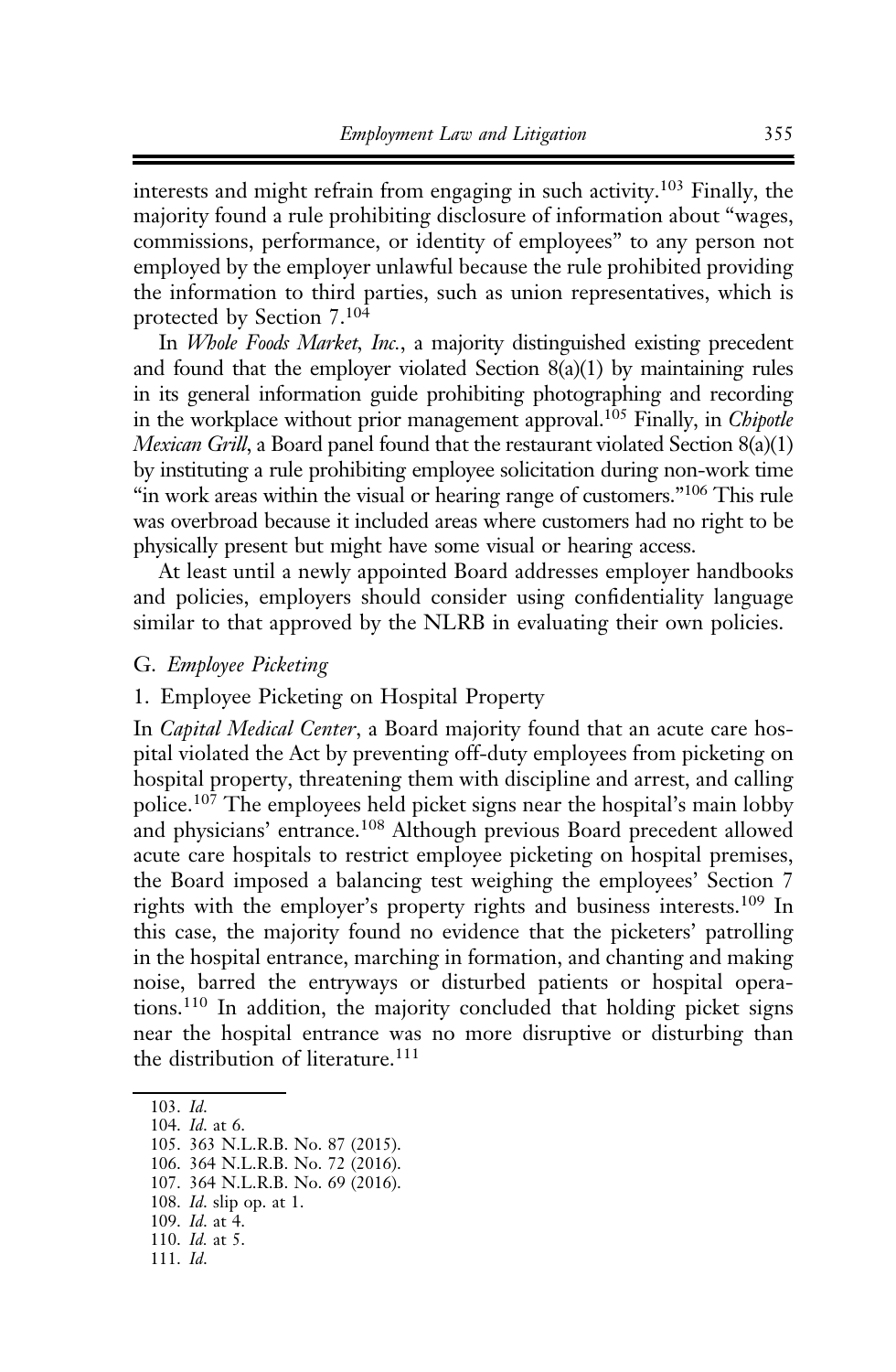#### 2. In-Store Work Stoppages

In a work stoppage case, a Board majority found that the employer unlawfully disciplined six employees because they engaged in an in-store work stoppage in the presence of customers.<sup>112</sup> With a group of non-employee protestors in the customer service area, the employees displayed an eightfoot-long banner, took photographs, wore union shirts, and held signs.<sup>113</sup> The majority found that work stoppages are protected by Section 7 of the Act, and an inconvenience or dislocation of property rights may be necessary in order to safeguard Section 7 rights.<sup>114</sup> The Board is willing to allow employees to protest in areas traditionally protected by Board policy, such as retail sales floors and acute care hospitals, at the expense of employer property and business interests.

#### 3. Intermittent Strikes—General Counsel Memo

The Board's General Counsel also recently urged the Board to clarify and broaden the protection afforded employees who engage in intermittent and partial strikes.<sup>115</sup> Intermittent strikes refers to multiple strikes for short periods of time that are repeated periodically, such as a series of one-day strikes. Previously the Board has found such conduct unprotected by the NLRA.<sup>116</sup>

The General Counsel requested that the NLRB modify its precedent to find intermittent strikes protected activity.<sup>117</sup> He contended that the Board has never had a compelling reason under that statute to deprive employees of this "economic weapon." The General Counsel's memorandum included a model brief for use by the NLRB when the issue arises in a pending matter. In addition to the recent cases, the General Counsel's request clearly signals increased efforts to expand protection for picketing and intermittent strikes.

#### H. Permanent Replacement of Economic Strikers

It is well established under Board precedent that an employer has a right to hire permanent replacements for employees who engage in an economic strike.<sup>118</sup> However, the Board recently added new subjective components for the lawful hiring of replacement workers. In Irving Materials,

<sup>112.</sup> Wal-Mart Stores, Inc., 364 N.L.R.B. No. 118 (2016).

<sup>113.</sup> Id. slip op. at 2.

<sup>114.</sup> Id. at 3.

<sup>115.</sup> Office of the Gen. Counsel, NLRB, Model Brief Regarding Intermittent and Partial Strikes, Memorandum OM 17-02 (Oct. 3, 2016), http://files.constantcontact.com/f5aff548201/ f18a6c51-e3cd-4c6f-b7e6-604b84e15dbc.pdf.

<sup>116.</sup> Id. at 3–4.

<sup>117.</sup> Id. at 12.

<sup>118.</sup> Hot Shoppes, Inc., 146 N.L.R.B. 802 (1964); see also Nat'l Labor Relations Bd. v. MacKay Radio, 304 U.S. 333 (1938).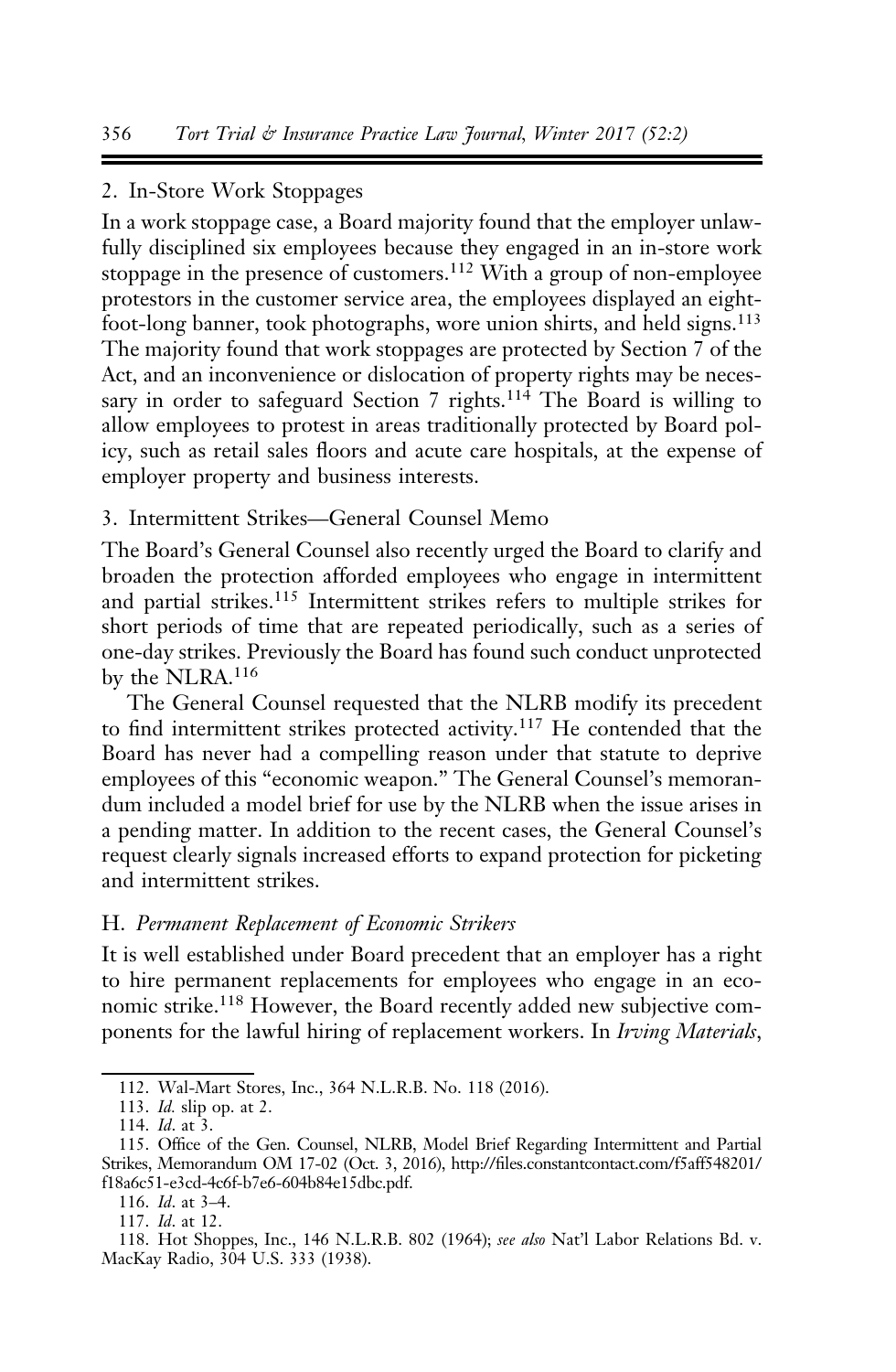a Board majority held that the employer violated the Act by failing to reinstate employees who engaged in an economic strike after the union made an unconditional offer to return to work.<sup>119</sup> The employer contended that it permanently replaced the strikers in order to continue operations during the strike, which constituted a legitimate and substantial business justification.<sup>120</sup> The majority found that the employer had the burden of proving the permanent status of the replacements by showing there was a mutual understanding regarding the permanent nature of their employment, including evidence of the replacements' understanding of the relationship.<sup>121</sup> The employer's own intent to employ the replacements permanently was insufficient.<sup>122</sup>

In another case, *Piedmont Gardens*, a majority found that the employer must also have a proper motive for hiring permanent replacements during an economic strike.<sup>123</sup> The majority concluded that the General Counsel did not need to demonstrate the existence of an unlawful purpose for the strike, only that the hiring of replacements was motivated by a purpose prohibited by the Act.<sup>124</sup> The employer cannot hire replacements to teach strikers or the union a lesson or to avoid the cost of hiring temporary replacements for strikers in the future.<sup>125</sup> Under these cases, the Board will now look at subjective intent to determine if hiring replacement workers is lawful. Employers deciding whether to replace workers permanently during an economic strike must proceed carefully to avoid any appearance of union animus.

#### I. Settlement Agreements

In a rare decision favoring employers, S. Freedman & Sons, Inc., a majority held that an employer may lawfully require an employee to sign a settlement agreement, including a confidentiality clause, in exchange for reinstatement.<sup>126</sup> Although employees have a legal right to discuss discipline with other employees, the majority found that a narrow waiver of that right is permissible as part of the settlement of a charge.<sup>127</sup> The majority explained that the Board favors the private resolution of labor disputes whenever possible.<sup>128</sup> "An employer may condition a settlement on an employee's waiver of Section 7 rights if the waiver is narrowly tailored

122. Id.

<sup>119. 364</sup> N.L.R.B. No. 97 (2016).

<sup>120.</sup> Id. slip op. at 5.

<sup>121.</sup> Id. at 6.

<sup>123. 364</sup> N.L.R.B. No. 13 (2016).

<sup>124.</sup> Id. slip op. at 2–3.

<sup>125.</sup> Id. at 7.

<sup>126. 364</sup> N.L.R.B. No. 82 (2016).

<sup>127.</sup> Id. slip op. at 2.

<sup>128.</sup> Id.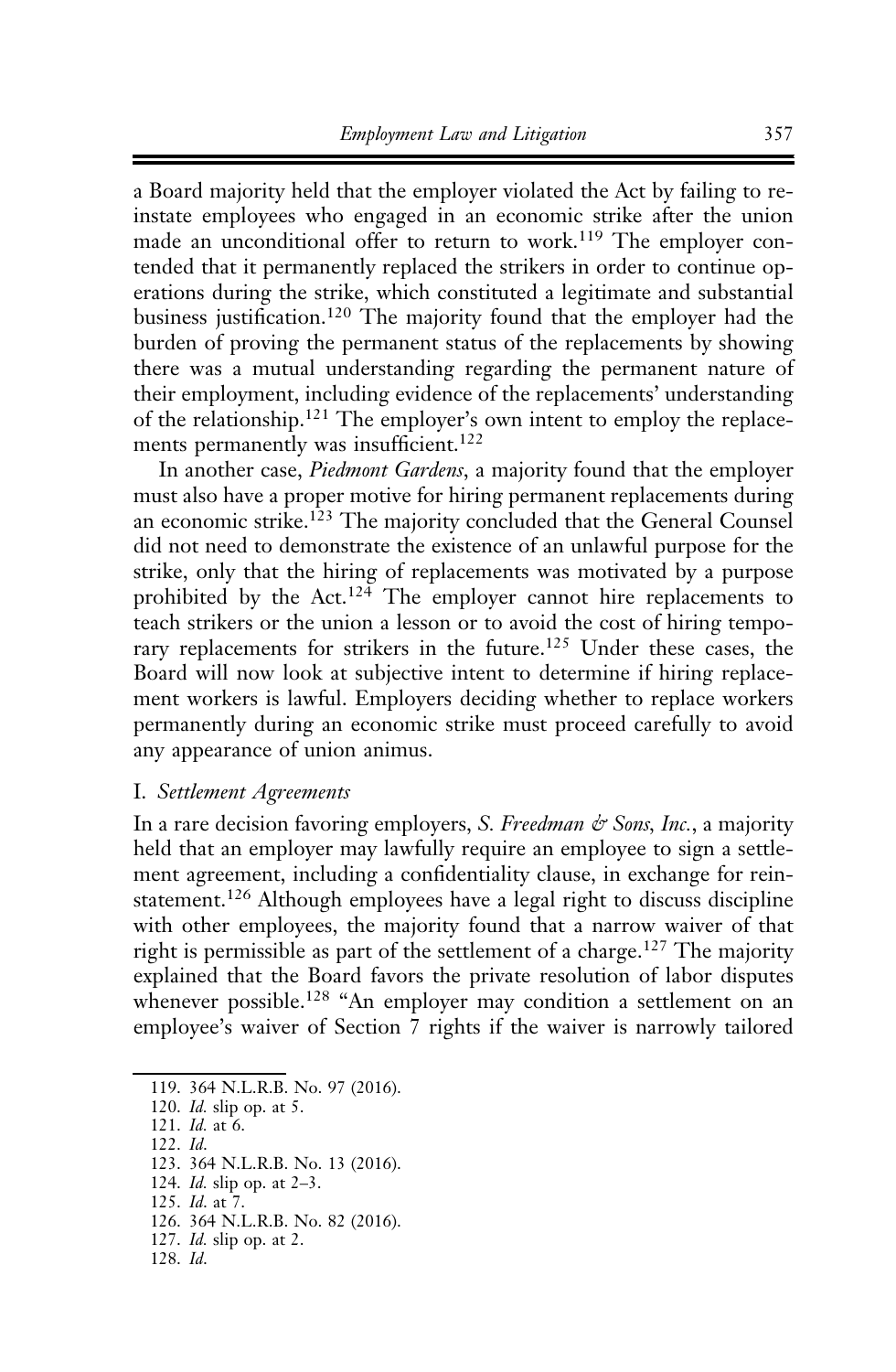to the facts giving rise to the settlement and if the employee receives some benefit in return for the waiver."<sup>129</sup> In this case, the confidentiality agreement contained a narrow waiver limited to the terms of the settlement, and the employee received the benefit of reinstatement in return.<sup>130</sup> Nothing in the agreement limited the employee's right to discuss discipline, file grievances, or pursue litigation in unrelated matters.<sup>131</sup>

However, in another case, United States Postal Service, a Board majority rejected an ALJ's consent order approving an employer's proposed settlement terms over the objections of the General Counsel and the charging party.<sup>132</sup> The majority explained that the order did not provide a full remedy for the alleged violations. The majority also noted that the agreement contained a six-month sunset clause, which limited the Board's enforcement procedure to six months following the closure of the case. Board orders do not place time limitations on remedies. The majority overruled earlier Board decisions to the extent they were inconsistent with this decision.

#### J. Election Observers

The Board imposed less lenient standards for union election observers. In Equinox Holdings, Inc., a Board majority found that it was not objectionable for a union to use a terminated employee as a union observer in a representation election.<sup>133</sup> The employee was arrested and terminated for making threats and brandishing an imitation gun at work.<sup>134</sup> The union did not know about his misconduct until the morning of the election.<sup>135</sup> The majority found the use of a nonemployee is not objectionable unless evidence of observer misconduct or prejudice to the other party exists.<sup>136</sup>

In another case, Longwood Security Services, Inc., a majority set aside an election narrowly lost by the union because the Board agent refused to allow a high-ranking regional union official to serve as an observer.<sup>137</sup> The majority rejected an argument that the use of a union official as an observer is always objectionable and should never be permitted.<sup>138</sup> Absent evidence of misconduct, a union official as an observer is not grounds to set aside an election.<sup>139</sup> Even if a party objects to an observer, the Board

- 131. Id.
- 132. 364 N.L.R.B. No. 62 (2016).
- 133. 364 N.L.R.B. No. 103 (2016).
- 134. Id. slip op. at 1 n.1.
- 135. Id.
- 136. Id. (citing Embassy Suites Hotel, Inc., 313 N.L.R.B. 302, 302 (1993)).
- 137. 364 N.L.R.B. No. 50 (2016).
- 138. Id. slip op. at 2.
- 139. Id.

<sup>129.</sup> Id.

<sup>130.</sup> Id.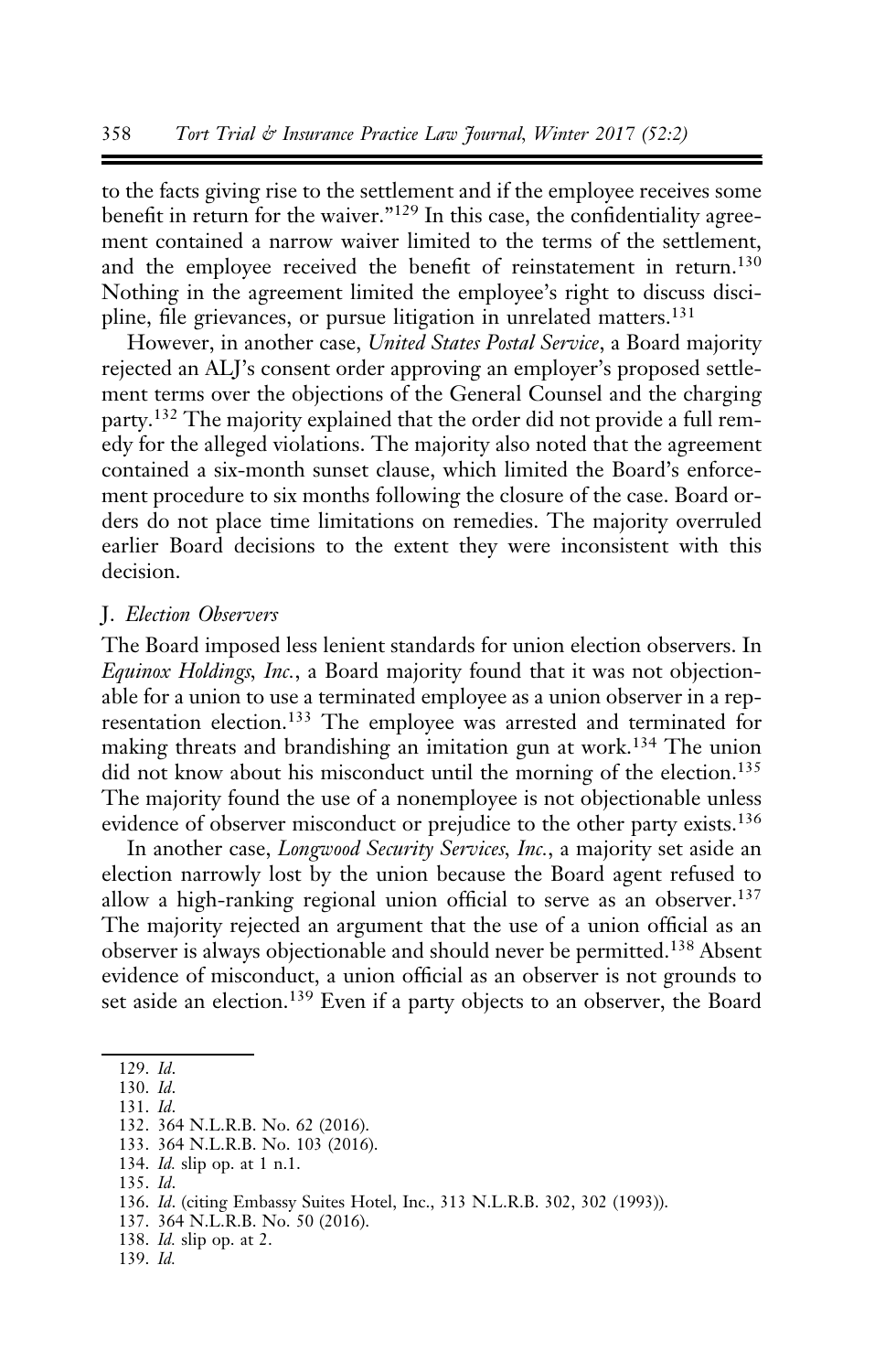agent should allow the election to proceed with the chosen observers and leave any issues regarding a questionable observer to the objections process.<sup>140</sup> The Board appears to be creating different rules for employers and unions, excluding employer representatives to protect the election process from undue influence while allowing union officials and nonemployees to attend elections, even if their presence may have a potentially coercive impact on employee choice.

## K. Withdrawal of Recognition

In Loomis Armored US, Inc., a Board majority overruled previous precedent and found that an employer, which voluntarily recognized a "mixed-guard" union as the representative of its security guards, could not withdraw recognition without an actual loss of majority support for the union.<sup>141</sup> A "mixed-guard" union admits both guards and non-guards to membership. The Act provides that "no labor organization shall be certified as the representative of employees in a bargaining unit of guards if such organization admits to membership, or is affiliated directly or indirectly with an organization which admits to membership, employees other than guards."<sup>142</sup> The majority found that existing precedent based on an expansive reading of the prohibition against certifying a mixed-guard union created an unwarranted exception to the general rule.<sup>143</sup> As with any other unit of employees, once an employer voluntarily recognizes a mixed-guard union as the representative of its security guards, the employer "must continue to recognize and bargain with the union until it can be shown that the union has actually lost majority support."<sup>144</sup> Without that showing, the Board will find an employer's withdrawal of union recognition a violation of the Act. The holding was not applied retroactively to employers that withdrew recognition from a mixed-guard union prior to the date of the decision.<sup>145</sup>

Similarly, in Southern Bakeries, LLC, a Board panel found that an employer's withdrawal of recognition of a union while a decertification petition was pending was unlawful under the Act.<sup>146</sup> The panel affirmed the ALJ's finding that employee dissatisfaction and the decertification petition were caused by the employer's excessive and repeated violations of the Act.<sup>147</sup> The employer cannot lawfully withdraw recognition from a union where "it has committed unfair labor practices that directly relate

<sup>140.</sup> Id. at 1.

<sup>141. 364</sup> N.L.R.B. No. 23 (2016).

<sup>142.</sup> Id. slip op. at 4.

<sup>143.</sup> Id. at 2.

<sup>144.</sup> Id.

<sup>145.</sup> Id. at 7.

<sup>146. 364</sup> N.L.R.B. No. 64 (2016).

<sup>147.</sup> Id. slip op. 1–2.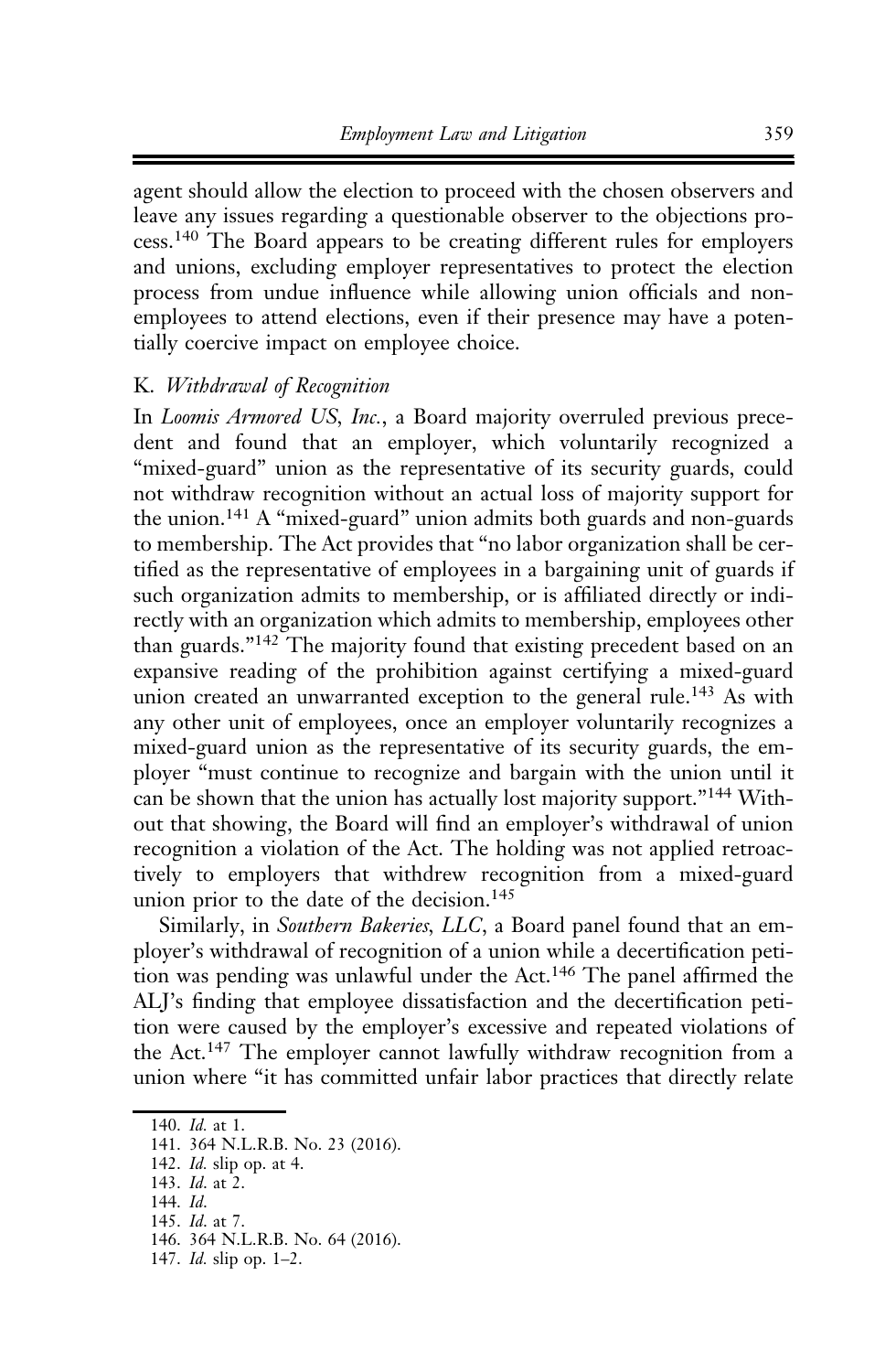to an employee decertification effort, such as actively soliciting, promoting, or assisting the effort."<sup>148</sup>

#### L. "Perfectly Clear" Successors

Established Board precedent provides that a successor employer retains the right to fix initial employment conditions without bargaining with a predecessor's union, if it announces its intent to establish new conditions prior to, or at the same time, it expresses its intent to retain the predecessor's employees. However, several recent Board decisions underscore the need for successor employers to exercise caution. In Nexeo Solutions, LLC, a Board majority found that the purchaser of a unionized facility was a "perfectly clear" successor based on language in the purchase agreement and the seller representative's communications to the employees.<sup>149</sup> The majority found that the purchaser controlled and ratified the seller's employee communications.<sup>150</sup> Therefore, the successor unlawfully implemented new conditions when it began operating the business.

In another case, Creative Vision Resources, LLC, a labor supply company distributed job applications to about twenty of the predecessor's employees before taking over operations.<sup>151</sup> The company told the employees there would be changes in employment conditions. Fifty more employees received the application, but without the warning about changed conditions.152 Prior to the first day of operations, all of the employees were informed that conditions would change.<sup>153</sup> The majority decided that this notice was too late, and most of the earlier notices were insufficient, so the company was a "perfectly clear" successor that violated the NLRA by changing conditions.<sup>154</sup>

Generally, these decisions expand the Board's successorship doctrine and impose the obligation to recognize and bargain with the union on more purchasers that continue the seller's operations and hire a majority of the seller's union employees.

#### M. Representation Election Campaigns

Several 2016 Board decisions impose new restrictions on employers' campaign conduct. In one recent case, Southern Bakeries, LLC, the majority acknowledged that an employer may "criticize, disparage or denigrate" a union without violating the law.<sup>155</sup> However, the majority found that

153. Id. at 2.

155. 364 N.L.R.B. No. 64 (2016).

<sup>148.</sup> Id. at 32.

<sup>149. 364</sup> N.L.R.B. No. 44 (2016).

<sup>150.</sup> Id. slip op. at 11.

<sup>151. 364</sup> N.L.R.B. No. 91 (2016).

<sup>152.</sup> Id. slip op. at 1.

<sup>154.</sup> Id. at 5.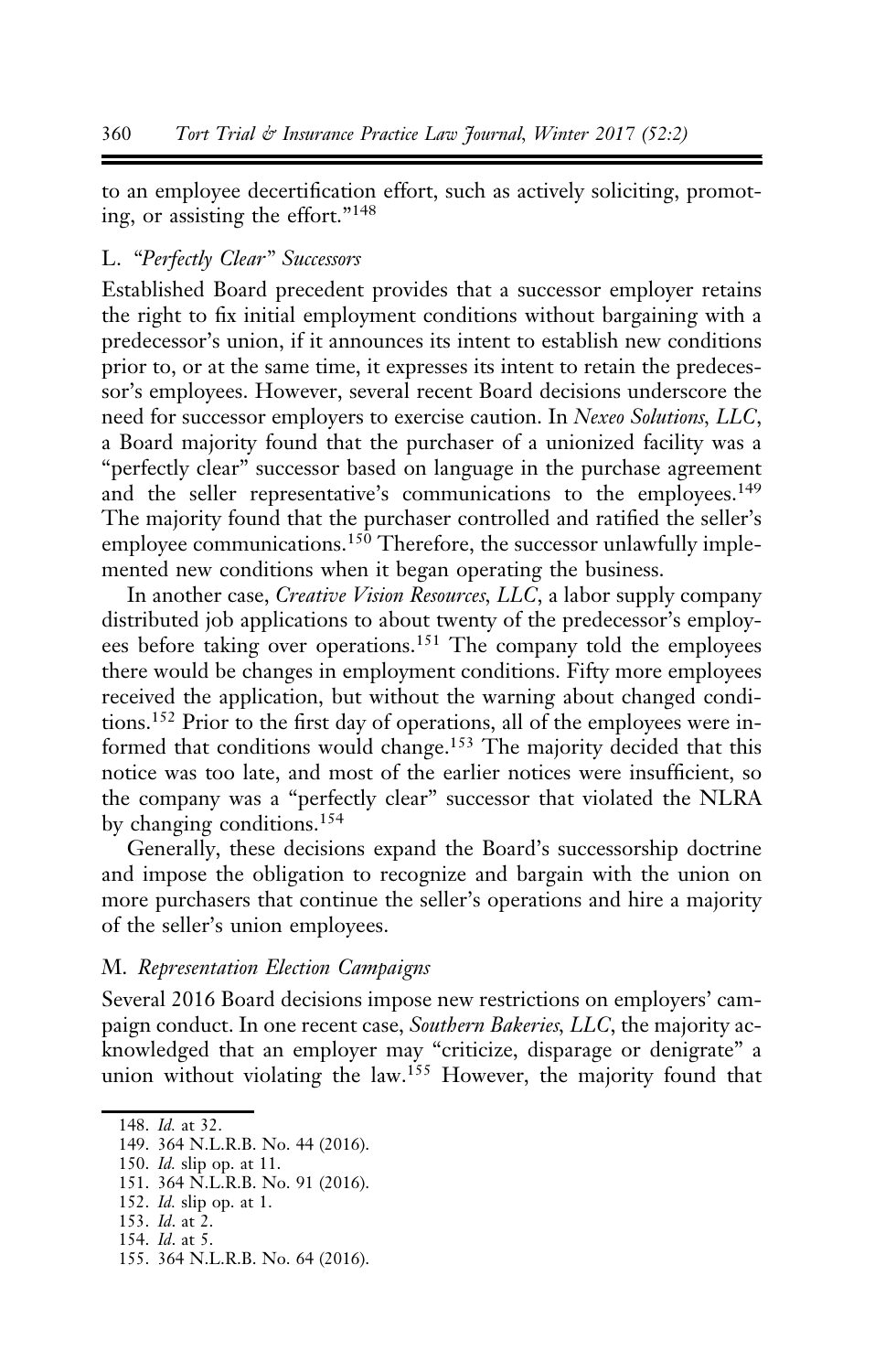the employer violated the Act by disparaging a union during a decertification campaign.<sup>156</sup> The majority concluded that the employer implicitly threatened that continued representation would lead to plant closure by characterizing the union as "untrustworthy, powerless in negotiations, and prone to engaging in strikes that resulted in job loss" and stating that the employer's "represented employees earned less than its unrepresented employees."<sup>157</sup> In a similar case, *Hogan Transports*, *Inc.*, a majority found that the employer's statements regarding the possibility of job loss due to client contracts requiring a nonunion work force were unlawful because the record showed only "one client contract requiring the respondent to remain nonunion."<sup>158</sup>

In Durham School Services, LP, a majority found that a high-level manager violated Section  $8(a)(1)$  by suggesting to two employees that it was futile to choose a union for representation because it would take years for the union to enter into a collective bargaining agreement.<sup>159</sup> In Stahl Specialty Company, a majority found that the employer violated the Act by stating that "strikers often lose their jobs" because the employer failed to accurately explain when it could hire permanent replacements.<sup>160</sup>

Contrary to previous precedent, the Board also held an employer liable for statements of a pro-union supervisor. In Ace Heating  $\dot{\varphi}$  Air Conditioning Co., Inc., the majority also found that a pro-union supervisor involved in organizing, who threatened business closure on behalf of the employer, was acting in his capacity as a supervisor and agent with apparent authority.<sup>161</sup> Therefore, the employer was liable for his threat.

These cases provide little guidance to employers on where the line is between an unlawful threat and lawful free speech allowing an employer to "criticize, disparage or denigrate a union" without violating the law.

#### N. Remedies

In King Soopers, Inc., a majority modified the Board's make-whole remedy for search-for-work expenses.<sup>162</sup> The Board will award search-for-work and interim work expenses as part of the remedy for discriminatory termination of employment regardless of interim earnings.<sup>163</sup> The Board no longer treats these expenses as an offset that reduces the amount of interim earnings deducted from back pay.<sup>164</sup> Essentially, even if an em-

- 162. 364 N.L.R.B. No. 93 (2016).
- 163. Id. slip op. at 1.

164. Id. at 5.

<sup>156.</sup> Id. slip op. at 1.

<sup>157.</sup> Id. at 4.

<sup>158. 363</sup> N.L.R.B. No. 196 (2016).

<sup>159. 364</sup> N.L.R.B. No. 107 (2016).

<sup>160. 364</sup> N.L.R.B. No. 56 (2016).

<sup>161. 364</sup> N.L.R.B. No. 22 (2016).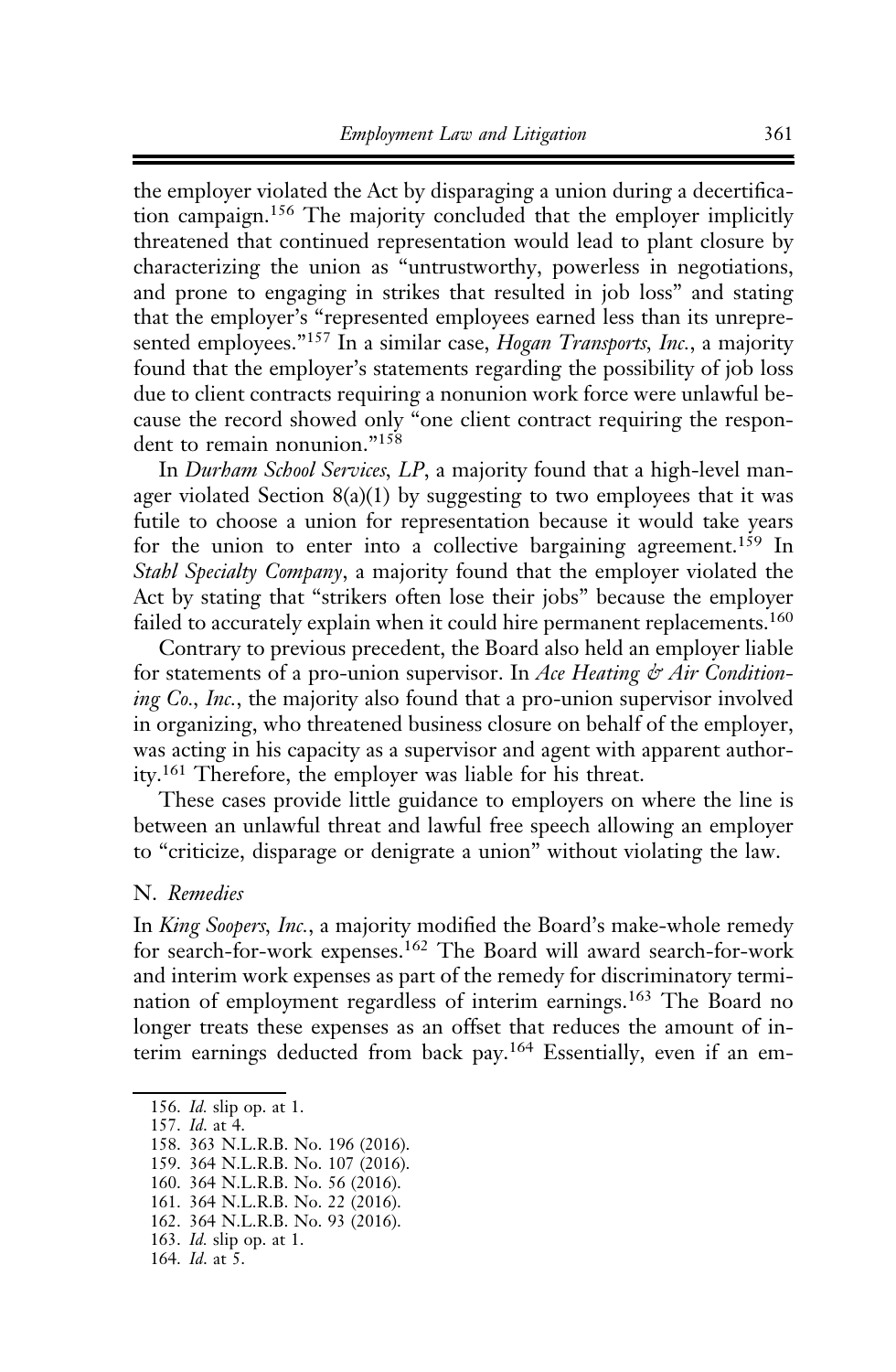ployee finds no interim employment, they may still be compensated for these expenses at the Board.

## O. The Board's Continued Invalidation of Class Action Waivers

The Board continues its campaign against class action waivers in arbitration agreements. In the 2012 case, D.R. Horton, Inc., a three-to-two majority found that requiring employees to agree to a collective action waiver in arbitration agreements violates the Act because it deprives employees of the right to engage in protected concerted activity.<sup>165</sup> The Fifth Circuit reversed this decision and applied Supreme Court precedent upholding class and collective action waivers under the Federal Arbitration Act (FAA).166 In Murphy Oil USA, the Board ignored federal and state court precedent and reaffirmed its decision in D.R. Horton, Inc.<sup>167</sup> On October 26, 2015, the Fifth Circuit overruled Murphy Oil.<sup>168</sup> The court held that the employer "did not commit unfair labor practices by requiring employees to sign its arbitration agreement or seeking to enforce that agreement in federal district court."<sup>169</sup>

Two other circuits joined the Fifth Circuit in upholding class action waivers. In Sutherland v. Ernst  $\phi$  Young, LLP, the Second Circuit upheld an arbitration agreement compelling employees to arbitrate FLSA claims on an individual basis.<sup>170</sup> In its decision, the appellate court expressly declined to follow the Board's decision in D.R. Horton. The Eighth Circuit also has rejected the NLRB's holding in D.R. Horton.<sup>171</sup> However, a split exists among the circuits. Recently, the Seventh Circuit and the Ninth Circuit sided with the NLRB and found class action waivers in arbitration agreements unlawful because they violate the NLRA.<sup>172</sup>

In early September 2016, Epic Systems and Ernst & Young filed petitions for certiorari with the U.S. Supreme Court, asking the Court to review the recent decisions by the Seventh and Ninth Circuits invalidating employee class action arbitration waivers. The NLRB immediately requested that the Supreme Court review the Fifth Circuit's decision in Murphy Oil.

168. 808 F.3d 1013 (5th Cir. 2015), petition for cert. filed (U.S. Sept. 9, 2016) (No. 16-301).

<sup>165. 357</sup> N.L.R.B. No. 184 (2012), enforcement denied in relevant part, 737 F.3d 344 (5th Cir. 2013).

<sup>166.</sup> D.R. Horton, Inc. v. Nat'l Labor Relations Bd., 737 F.3d 344 (5th Cir. 2013).

<sup>167.</sup> Murphy Oil USA, Inc., 361 N.L.R.B. No. 72 (2014), enforcement denied in relevant part, 808 F.3d 1013 (5th Cir. 2015).

<sup>169.</sup> Id. at 1015; see also Citigroup Techs., Inc. v. Nat'l Labor Relations Bd., Case No. 15-60856 (5th Cir. Dec. 8, 2016).

<sup>170. 726</sup> F.3d 290 (2d Cir. 2013), petition for cert. filed (Sept. 8, 2016) (No. 16-300).

<sup>171.</sup> See Owen v. Bristol Care Corp., 702 F.3d 1050 (8th Cir. 2013); see also Cellular Sales of Mo. v. Nat'l Labor Relations Bd., 824 F.3d 772 (8th Cir. 2016).

<sup>172.</sup> Lewis v. Epic Sys., 823 F.3d 1147 (7th Cir. 2016), petition for cert. filed, No. 16-285 (Sept. 2, 2016); Morris v. Ernst & Young, LLP, 834 F.3d 975 (9th Cir. 2016).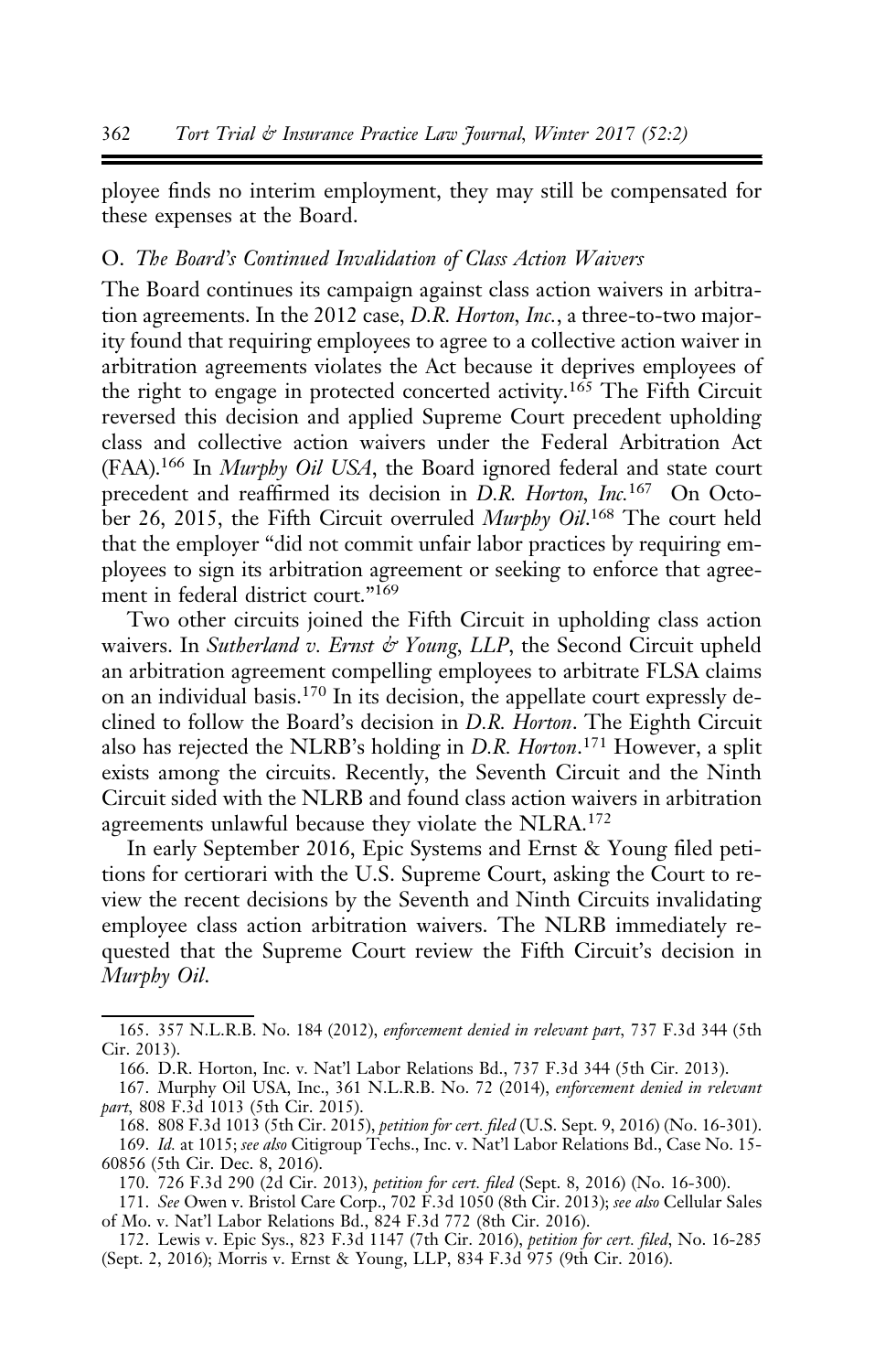Despite these developments, in 2016 the NLRB's majority continued its policy of non-acquiescence with the circuits' decisions and declared arbitration agreements containing class action waivers invalid.<sup>173</sup> Given the split in the circuits, the Supreme Court will likely determine whether the NLRA or the FAA control class action waivers in arbitration agreements. Until that time, it appears that at least the current General Counsel of the NLRB will continue to pursue these cases at the Board level.

#### P. Deferral to Arbitration

In 2011, the Board's Acting General Counsel issued a memorandum asserting that the Board's arbitration deferral standard<sup>174</sup> failed to ensure adequately that employees' statutory rights were being effectively protected and remedied.<sup>175</sup> He urged "the Board to modify its approach in post-arbitral deferral cases to give greater weight to safeguarding employees' statutory rights in Section 8(a)(1) and (3) cases, and to apply a new framework in all such cases requiring post-arbitral review."<sup>176</sup> In *Babcock &* Wilcox Construction Co., the Board adopted the General Counsel's approach and abandoned over thirty years of deferral policy.177 The Board held that employers requesting deferral to an arbitration award must demonstrate that the Act reasonably permits the award.178 In addition, the Board will no longer defer the processing of unfair labor practice charges alleging violations of Sections  $8(a)(1)$  and  $8(a)(3)$  of the Act, unless the arbitrator has been "explicitly authorized" by the parties to consider and decide the issue underlying the charge.

In Cooper Tire & Rubber Company, a Board panel applied this new standard and found that deferral to arbitration was inappropriate in a case

<sup>173.</sup> See, e.g., ISS Facility Servs., Inc., 363 N.L.R.B. No. 160 (2016); Victory Casino Cruises, 363 N.L.R.B. No. 167 (2016); Prime Healthcare Paradise Valley, LLC, 363 N.L.R.B. No. 169 (2016); Bloomingdale's, Inc., 363 N.L.R.B. No. 172 (2016); Amerisave Mortg. Corp., 363 N.LR.B. No. 174 (2016); Spring Valley Hosp. Med. Ctr., 363 N.L.R.B. No. 178 (2016); Tarlton & Son, Inc., 363 N.L.R.B. No. 175 (2016); CVS RX Servs., Inc., 363 N.L.R.B. No. 180 (2016); Securitas Sec. Servs. USA, Inc., 363 N.L.R.B. No. 182 (2016); ZEP, Inc., 363 N.L.R.B. No. 192 (2016); Hobby Lobby Stores, Inc., 363 N.L.R.B. No. 195 (2016); Planet Beauty, 364 N.L.R.B. No. 3 (2016); Adecco USA, Inc., 364 N.L.R.B. No. 9 (2016); Jack in the Box, Inc., 364 N.L.R.B. No. 12 (2016); Lincoln E. Mgmt. Corp., 364 N.L.R.B. No. 16 (2016); Adriana's Ins. Servs., Inc., 364 N.L.R.B. No. 17 (2016); SJK, Inc., 364 N.L.R.B. No. 29 (2016); Calif. Commerce Club, Inc., 364 N.L.R.B. No. 31 (2016); Bristol Farms, 364 N.L.R.B. No. 34 (2016); Daily Grill, 364 N.L.R.B. No. 36 (2016).

<sup>173</sup> Century Fast Foods, Inc., 363 N.L.R.B. No. 97 (2016).

<sup>174.</sup> Olin Corp., 268 N.L.R.B. No. 86 (1984).

<sup>175.</sup> Office of the Gen. Counsel, NLRB, Guideline Memorandum Concerning Deferral to Arbitral Awards and Grievance Settlements in Section 8(a)(1) and (3) Cases, GC 11-05 ( Jan. 20, 2011).

<sup>176.</sup> Id. at 1.

<sup>177. 361</sup> N.L.R.B. No. 132 (2014).

<sup>178.</sup> Id.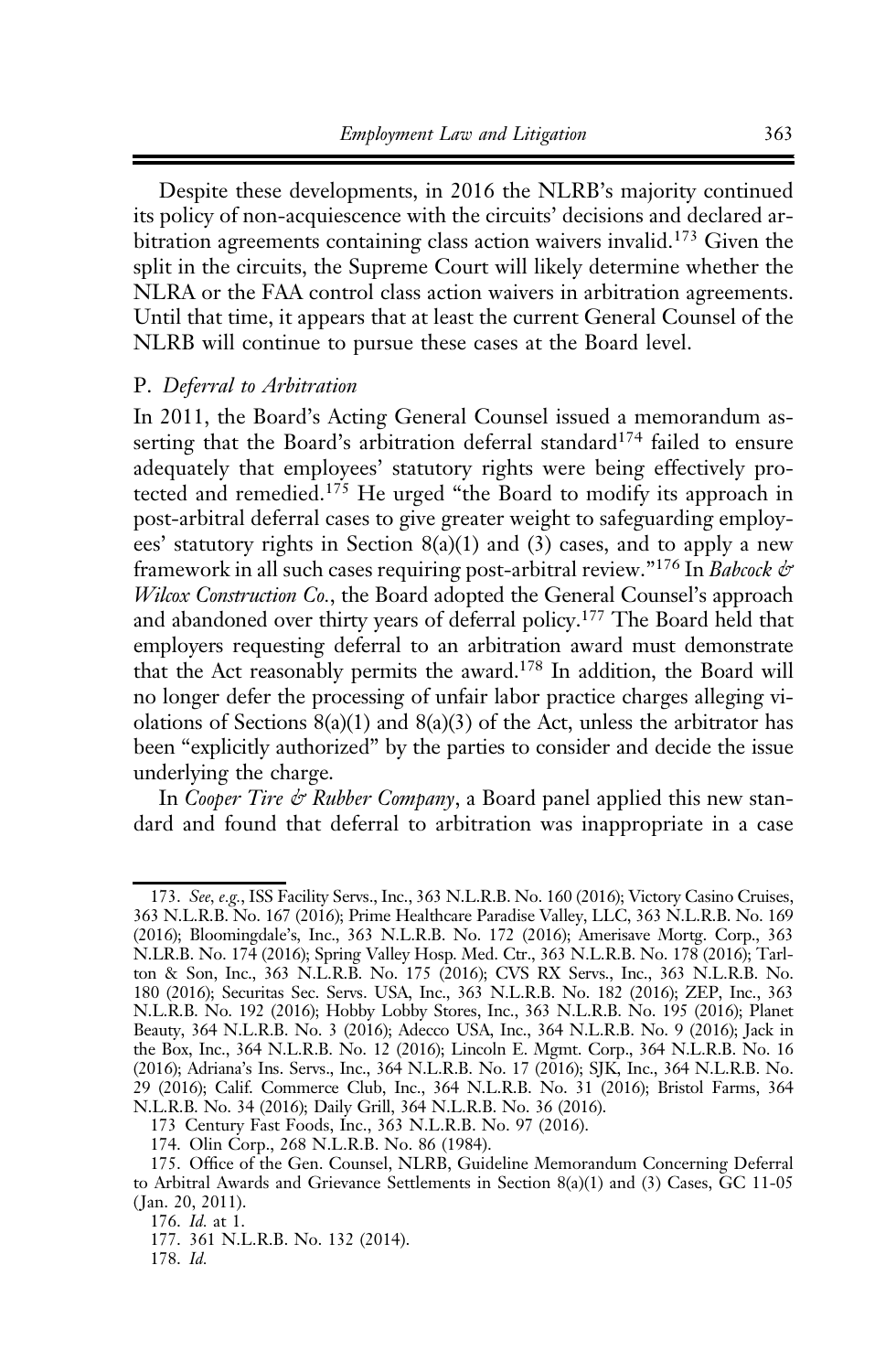involving picket line misconduct.<sup>179</sup> The arbitrator found that the use of racial slurs on the picket line increased the possibility that the verbal exchanges between the picketers and replacement workers would escalate into violence.<sup>180</sup> In addition, the arbitrator found these statements were serious misconduct in any context, but in the context of the picket line, where there was a genuine possibility of violence, they were "even more serious."<sup>181</sup> The panel found the arbitrator's decision clearly "repugnant" to the Act because it was contrary to the Board's standard for evaluating picket line misconduct.<sup>182</sup>

In another case, St. Francis Regional Medical Center, a majority found deferral to arbitration inappropriate in a case alleging discipline and discharge of a union steward for conduct during grievance processing because of the employer's animosity to the employees' exercise of protected rights.<sup>183</sup> In Verizon California, Inc., a Board panel also found that deferral to an arbitration award was not appropriate.<sup>184</sup> An employer suspended an employee for insubordination for refusing to continue a telephone interview after the employer's denial of his Weingarten request for union representation.<sup>185</sup> An arbitrator found that he was not entitled to Weingarten representation because his belief that discipline might result from the questioning was unreasonable.<sup>186</sup> The panel found that the arbitrator's finding that the employee was not entitled to Weingarten representation because his fear of discipline was "palpably wrong."<sup>187</sup> These cases show the Board's willingness to use its deferral rationale and strict compliance with the purposes of the Act to overturn arbitration awards, particularly if the case involves alleged protected conduct by employees.

#### ii. the dol attempts to change overtime rules for white collar workers

On May 23, 2016, in response to a directive from President Obama issued in March 2014,<sup>188</sup> the U.S. Department of Labor (DOL) published a final rule to update regulations under the Fair Labor Standards Act (FLSA or Act) governing the exemption from the Act's overtime requirement for ex-

- 181. Id.
- 182. Id. at 5.
- 183. 363 N.L.R.B. No. 69 (2015).

184. 364 N.L.R.B. No. 79 (2016).

- 185. Id. slip op. at 1.
- 186. Id.
- 187. Id. at 5.

188. The White House, Presidential Memorandum—Update and Modernizing Overtime Regulations, Mar. 13, 2014, https://www.whitehouse.gov/the-press-office/2014/03/ 13/presidential-memorandum-updating-and-modernizing-overtime-regulations.

<sup>179. 363</sup> N.L.R.B. No. 194 (2016).

<sup>180.</sup> Id. slip op. at 5.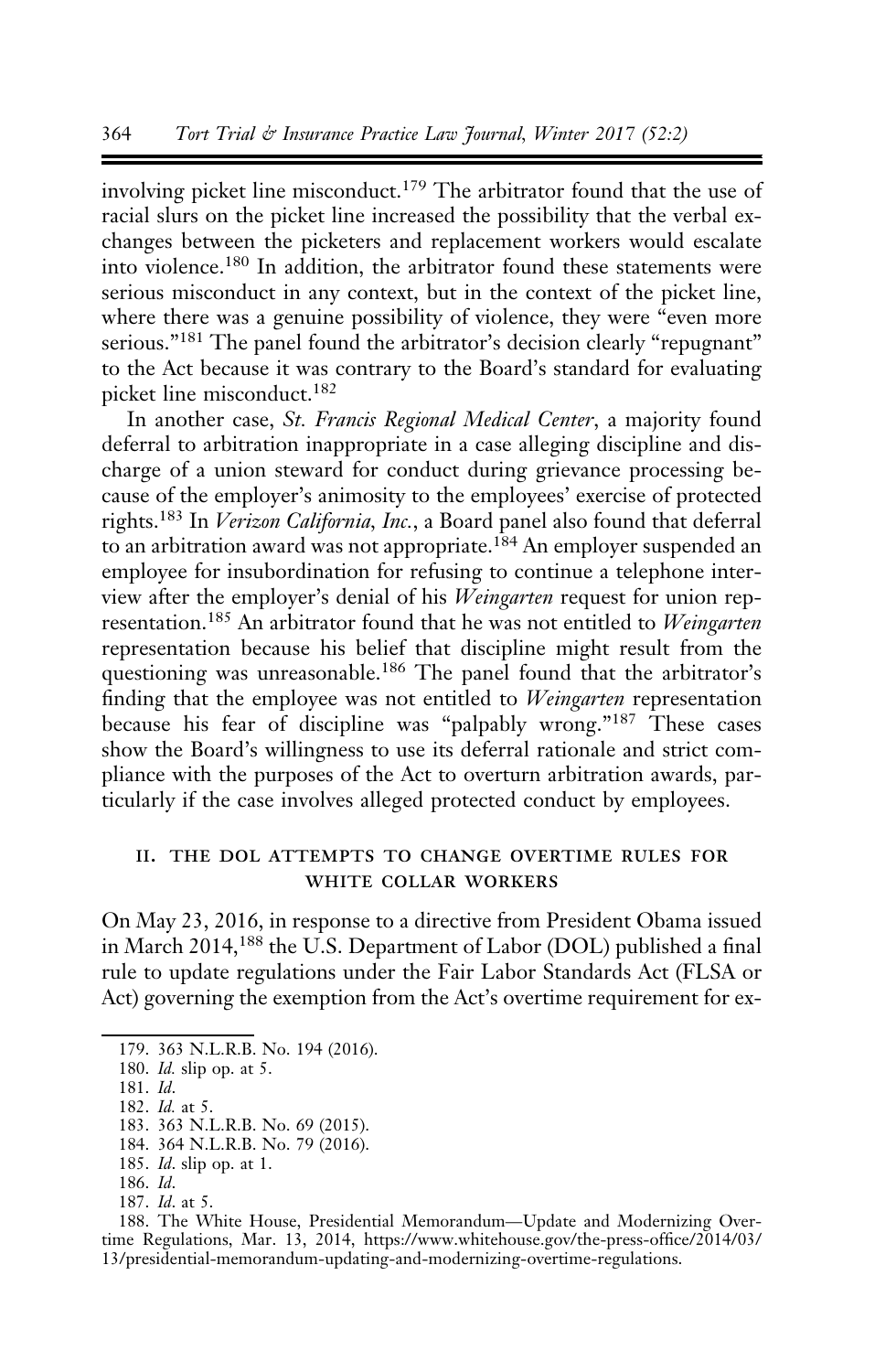ecutive, administrative, professional, and computer employees.<sup>189</sup> This new overtime rule, entitled "Defining and Delimiting the Exemptions for Executive, Administrative, Professional, Outside Sales and Computer Employees," was to take effect December 1, 2016.<sup>190</sup> However, as a result of a preliminary injunction issued on November 22, 2016, enjoining the DOL from implementing and enforcing the overtime rule, its future remains in question. Since this injunction was issued so close to the date the change was to take effect, however, many employers are left in limbo because many have likely taken steps to reclassify or reset employee wages to comply with the overtime rule.

#### A. White Collar Overtime Exemption in Effect Prior to December 1, 2016

The FLSA generally guarantees a minimum level of pay to employees for all hours worked in a work week<sup>191</sup> and requires that employees working more than forty hours per week in any work week are to be paid at a rate of not less than one-and-a-half times their regular rate of pay.<sup>192</sup> There are, of course, many exemptions to this general rule, including those qualifying as executive,<sup>193</sup> administrative,<sup>194</sup> professional,<sup>195</sup> computer,<sup>196</sup> or outside sales employees,<sup>197</sup> commonly referred to as a "white collar" exception.

Regulations under the FLSA mandate that in order to be exempt from overtime pay requirements, executive, administrative, professional, computer, and outside sales employees have to meet specific, standard job duties.<sup>198</sup> Job titles alone are insufficient to qualify for an exemption.<sup>199</sup> In addition, such employees have to be paid on a salary basis at a minimum salary level of \$455 per week to be considered exempt.<sup>200</sup> Highly compen-

195. 29 C.F.R. §§ 541.300.

197. 29 C.F.R. §§ 541.500–541.504.

198. 29 C.F.R. § 541.100 (general rule for executive employees); 29 C.F.R. § 541.200 (general rule for administrative employees); 29 C.F.R. § 541.300 (general rule for professional employees).

199. 29 C.F.R. § 541.2.

200. That amount has increased over the years. \$455 per week was the minimum level enacted in 2004. The minimum salary and salary basis tests generally do not apply to lawyers (29 C.F.R. § 541.304(d)); doctors (29 C.F.R. § 541.304(d)); teachers (29 C.F.R. § 541.303(d)); or outside salespeople (29 C.F.R. § 541.500). In addition, computer employees are eligible for exemption as professionals under both 29 U.S.C. § 213(a)(1) and 29 U.S.C. § 213(a)(17). For

<sup>189.</sup> Defining and Delimiting the Exemptions for Executive, Administrative, Professional, Outside Sales and Computer Employees, 81 Fed. Reg. 32391 (May 23, 2016).

<sup>190.</sup> Id.

<sup>191. 29</sup> U.S.C. § 206.

<sup>192. 29</sup> U.S.C. § 207.

<sup>193. 29</sup> C.F.R. §§ 541.100–541.106.

<sup>194. 29</sup> C.F.R. §§ 541.200–541.204.

<sup>196. &</sup>quot;Computer systems analysts, computer programmers, software engineers or other similarly skilled workers in the computer field are eligible for exemption as professionals under section  $13(a)(1)$  of the Act and under section  $13(a)(17)$  of the Act.<sup>3</sup> 29 C.F.R. § 541.400(a).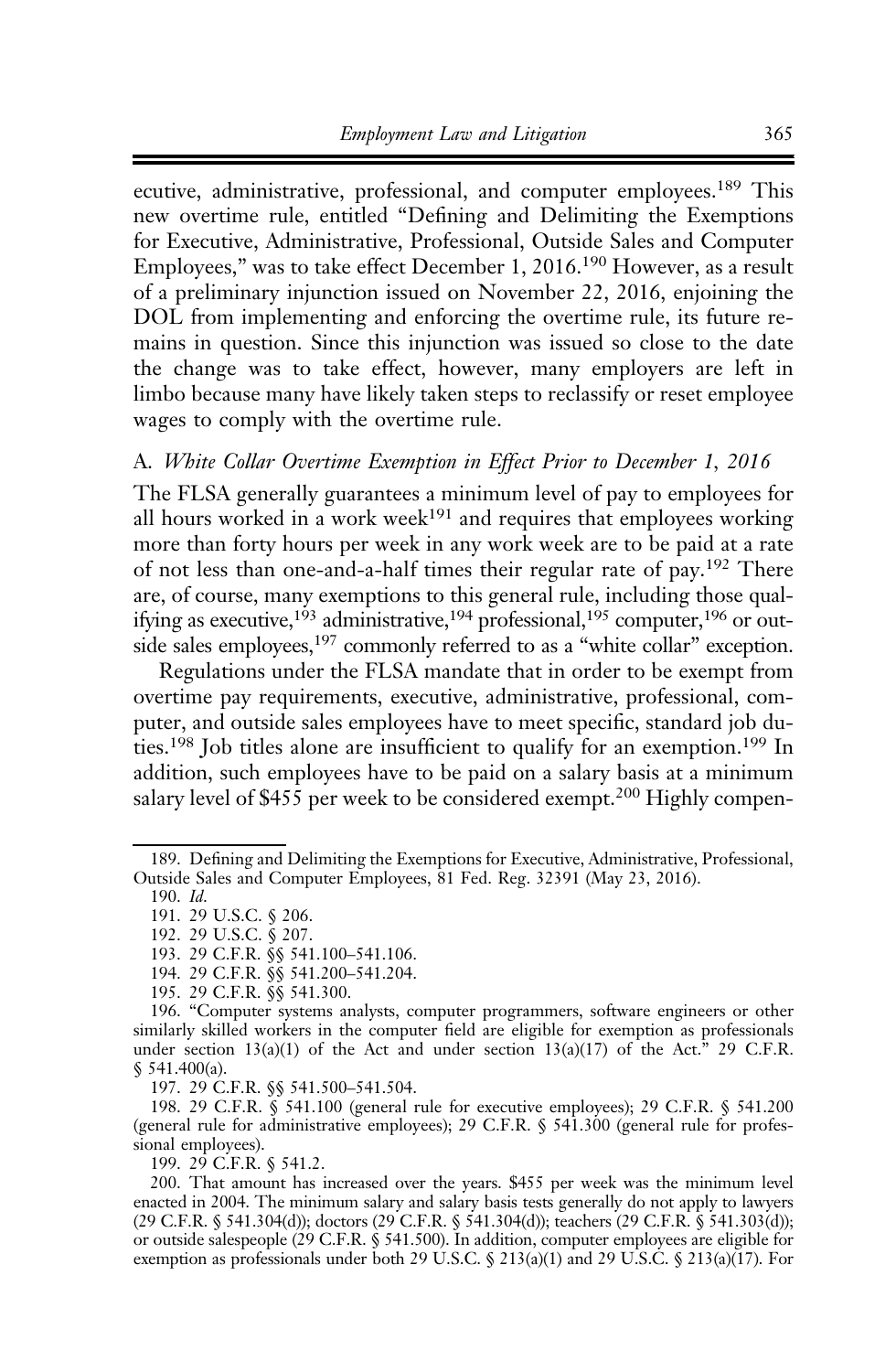sated individuals customarily and regularly performing any one or more of the exempt duties of an executive, administrative, or professional employee have to earn a minimum total annual compensation of \$100,000 per year.<sup>201</sup>

#### B. DOL's Change to White Collar Exemption

On May 23, 2016, the DOL promulgated the overtime rule to take effect December 1, 2016, significantly changing the existing white collar exemption. Although the rule does not change the job duties requirements for executive, administrative, professional, and computer employees, it significantly changes the "salary basis" test.<sup>202</sup> The overtime rule provides that to qualify for the white collar exemption, such employees must not only meet certain minimum job requirements related to their primary job duties, as they historically have, they must also generally meet a significantly increased salary level requirement. Specifically, such employees must earn salary levels "of not less than the 40th percentile of weekly earnings of full-time non-hourly workers in the lowest-wage Census Region, . . . exclusive of board, lodging or other facilities."<sup>203</sup> Currently, that rate is \$913<sup>204</sup> per week, more than twice the current amount, that had been established in 2004.<sup>205</sup> Highly compensated employees must earn a total annual compensation of at least \$134,004 to be considered exempt.<sup>206</sup>

In addition, for the first time, the overtime rule allows nondiscretionary bonuses, incentives, and commissions to be included as part of the salary.207 For executive, administrative, professional, and computer employees, such nondiscretionary payments must be paid quarterly or more frequently.<sup>208</sup> For highly compensated employees, such nondiscretionary payments must be earned during a fifty-two-week period.<sup>209</sup>

Finally, the overtime rule has an automatic indexing mechanism for the first time. Pursuant to this, commencing on January 1, 2020, the minimum salary levels required under the overtime rule will be automatically

those qualifying under Section 13(a)(17), computer employees must be compensated on an hourly basis of not less than \$27.63 an hour.

<sup>201. 29</sup> C.F.R. § 541.601.

<sup>202. 81</sup> Fed. Reg. 32391, 32457 (May 23, 2016).

<sup>203. 29</sup> C.F.R. § 541.100(a); 29 C.F.R. § 541.200(a); 29 C.F.R. § 541.300(a); 29 C.F.R. § 541.400(a). This amount is 84 percent of that amount per week, if employed in American Samoa by employers other than the federal government. Id. The new overtime rule did not change the hourly rate basis for computer employees qualifying for overtime exemption under 29 U.S.C. § 213(a)(17).

<sup>204.</sup> Except in American Samoa, where the minimum salary level is set at \$767 per week. 29 C.F.R. § 541.607(b)(1).

<sup>205. 29</sup> C.F.R. § 541.607(a)(1).

<sup>206. 29</sup> C.F.R. § 541.601(b)(1).

<sup>207. 29</sup> C.F.R. § 541.602.

<sup>208. 29</sup> C.F.R. § 541.602(a)(3).

<sup>209. 29</sup> C.F.R. § 541.601(b)(1).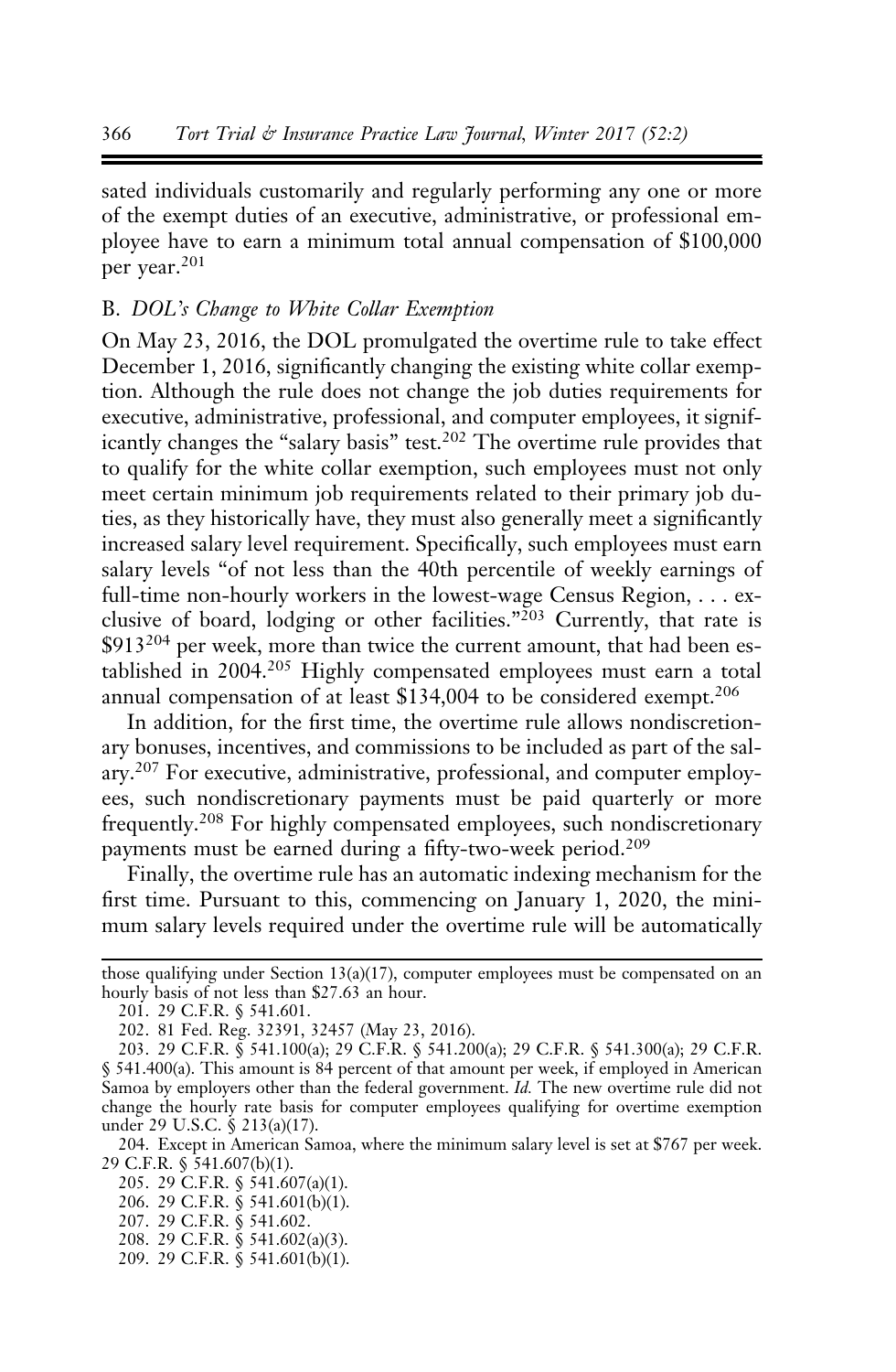"updated" every three years "to equal the 40th percentile of weekly earnings of full-time non-hourly workers in the lowest-wage Census Region in the second quarter of the year preceding the update as published by the Bureau of Labor Statistics."<sup>210</sup>

## C. Preliminary Injunction

On September 20, 2016, two separate lawsuits were filed in the U.S. District Court for the Eastern District of Texas, challenging the validity of the new overtime rules. One was brought by more than fifty business groups from around the country;<sup>211</sup> the other was brought by twentyone states.<sup>212</sup> The lawsuits, which were subsequently consolidated, each generally sought to have the overtime rule be declared invalid, unlawful, and set aside. The states' lawsuit specifically argued that the overtime rule exceeded statutory authority under the FLSA, was enacted in violation of the Administrative Procedure Act (APA),<sup>213</sup> violated the Tenth Amendment, is arbitrary and capricious, and was enacted through unconstitutional exercise of Congress's legislative power.<sup>214</sup> The business groups' lawsuit claims that the new overtime rules exceed the DOL's statutory authority and are arbitrary, capricious, and otherwise contrary to the law in violation of the APA.<sup>215</sup>

On the state plaintiffs' emergency motion for preliminary injunction, the court entered a nationwide, preliminary injunction, enjoining the DOL from implementing and enforcing the overtime rule.<sup>216</sup> On December 1, 2016, the DOL appealed the preliminary injunction.<sup>217</sup> Whether the DOL maintains the appeal in light of the change in administration remains to be seen.

## D. Other Congressional Action

1. House Bill H.R. 6094

On September 28, 2016, the House of Representatives passed a bill to delay the overtime rule until June 1, 2017. This bill now needs to be passed by the Senate. Even if this bill passes, its effect on the overtime

<sup>210.</sup> In American Samoa, this level will be 84 percent. 29 C.F.R. § 541.607(b)(2)(i).

<sup>211.</sup> This lawsuit, Plano Chamber of Commerce v. Perez, 4:16-cv-00732 (E.D. Tex. Sept. 20, 2016), was brought by Littler Mendelson, PC, with which authors Michael Lotito and Missy Parry are associated.

<sup>212.</sup> State of Nevada v. U.S. Dep't of Labor, 4:16-cv-00731 (Sept. 20, 2016).

<sup>213. 5</sup> U.S.C. § 706.

<sup>214.</sup> Complaint for Declaratory and Injunctive Relief, State of Nevada, 4:16-cv-00731.

<sup>215.</sup> Complaint, Plano Chamber of Commerce, 4:16-cv-00732.

<sup>216.</sup> Memorandum and Order, State of Nevada, 4:16-cv-00731 (Nov. 22, 2016).

<sup>217.</sup> U.S. Dep't of Labor, Wage and Hour Division, Important Information Regarding Recent Overtime Litigation in the U.S. District Court of Eastern District of Texas, Dec. 2, 2016, available at https://www.dol.gov/whd/overtime/final2016/litigation.htm.